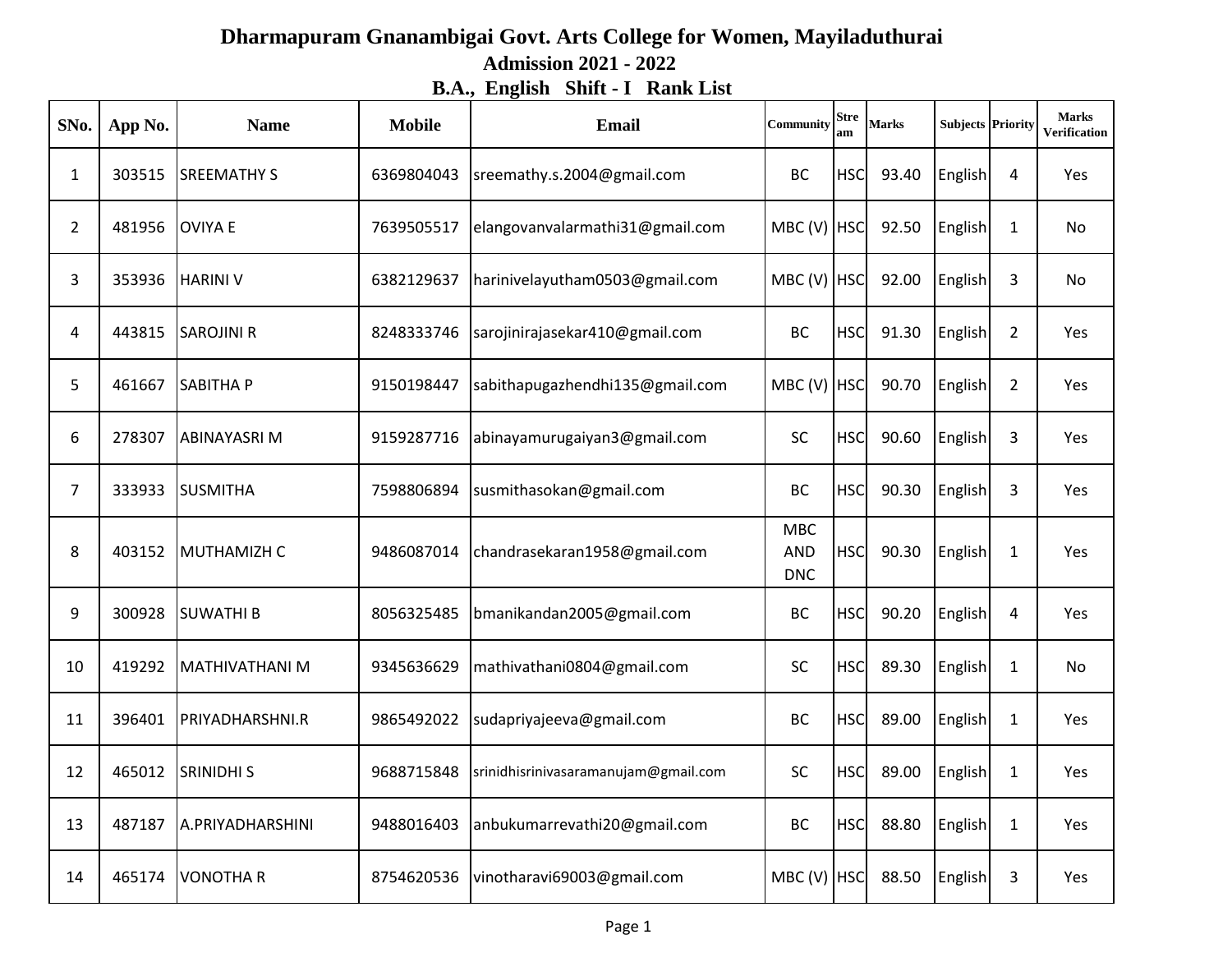**B.A., English Shift - I Rank List**

| SNo. | App No. | <b>Name</b>           | <b>Mobile</b> | <b>Email</b>                 | Community                       | <b>Stre</b><br>am | <b>Marks</b>      | <b>Subjects Priority</b> |                | <b>Marks</b><br>Verification |
|------|---------|-----------------------|---------------|------------------------------|---------------------------------|-------------------|-------------------|--------------------------|----------------|------------------------------|
| 15   | 484084  | <b>VAISHALIK</b>      | 9750779363    | vaishalikumar2004@gmail.com  | <b>BC</b>                       | <b>HSC</b>        | 88.10             | English                  | $\overline{2}$ | Yes                          |
| 16   | 263851  | <b>ARCHANAK</b>       | 9150941140    | kuppusamyarchana@gmail.com   | MBC (V) HSC                     |                   | 87.60             | English                  | 2              | No                           |
| 17   | 295678  | KAVIPRIYA.G           | 9585019418    | gnkavi2003@gmail.com         | BC                              | <b>HSC</b>        | 87.10             | English                  | $\overline{2}$ | Yes                          |
| 18   | 359080  | KAMALAVICA M          | 9655129056    | kamalavica2905@gmail.com     | MBC (V) HSC                     |                   | 87.00             | English                  | $\mathbf{1}$   | Yes                          |
| 19   | 310099  | <b>ATCHAYA R</b>      | 9384513617    | atchayarjvl10@gmail.com      | MBC (V) HSC                     |                   | 86.70             | English                  | $\overline{2}$ | Yes                          |
| 20   | 293241  | <b>AARTHIC</b>        | 9345521524    | chandrasekaranc863@gmail.com | <b>SC</b>                       | <b>HSC</b>        | 86.60             | English                  | 4              | Yes                          |
| 21   | 458542  | <b>ELANTHENDRAL A</b> | 9003754544    | asokanvallal@gmail.com       | MBC<br><b>AND</b><br><b>DNC</b> | <b>HSC</b>        | 86.50             | English                  | 1              | Yes                          |
| 22   | 457052  | <b>SRIMATHI N</b>     | 8883075474    | meenameena9657@gmail.com     | MBC (V) HSC                     |                   | 86.30             | English                  | 1              | Yes                          |
| 23   | 422945  | <b>ASWINI S</b>       | 7402061540    | elaiyarajam1992@gmail.com    | <b>SC</b>                       | <b>HSC</b>        | 86.00             | English                  | $\overline{2}$ | Yes                          |
| 24   | 332935  | <b>MANIMALA S</b>     | 9789170260    | skmala293@gmail.com          | <b>BC</b>                       | <b>HSC</b>        | 85.50             | English                  | $\overline{2}$ | Yes                          |
| 25   | 427278  | <b>RAMYASRI R</b>     | 8973512733    | ramyasriramanathan@gmail.com | <b>SC</b>                       | <b>HSC</b>        | 85.20             | English                  | 4              | Yes                          |
| 26   | 210511  | <b>DURGAR</b>         | 9442929557    | rajirajavel1977@gmail.com    | <b>BC</b>                       | <b>HSC</b>        | 84.50             | English                  | 3              | Yes                          |
| 27   | 355494  | <b>KRUTHIKA R</b>     | 9843351109    | sjchrisruby@gmail.com        | SC                              |                   | HSC 84.10 English |                          | $\mathbf{1}$   | Yes                          |
| 28   | 504039  | RANJANA.R.A           | 9159137353    | ranjurar0609@gmail.com       | BC                              | <b>HSC</b>        | 84.10             | English                  | $\mathbf{1}$   | Yes                          |
| 29   | 411154  | DIVYA.S               | 7806903746    | arasu111206@gmail.com        | BC                              | <b>HSC</b>        | 83.50             | English                  | $\overline{7}$ | Yes                          |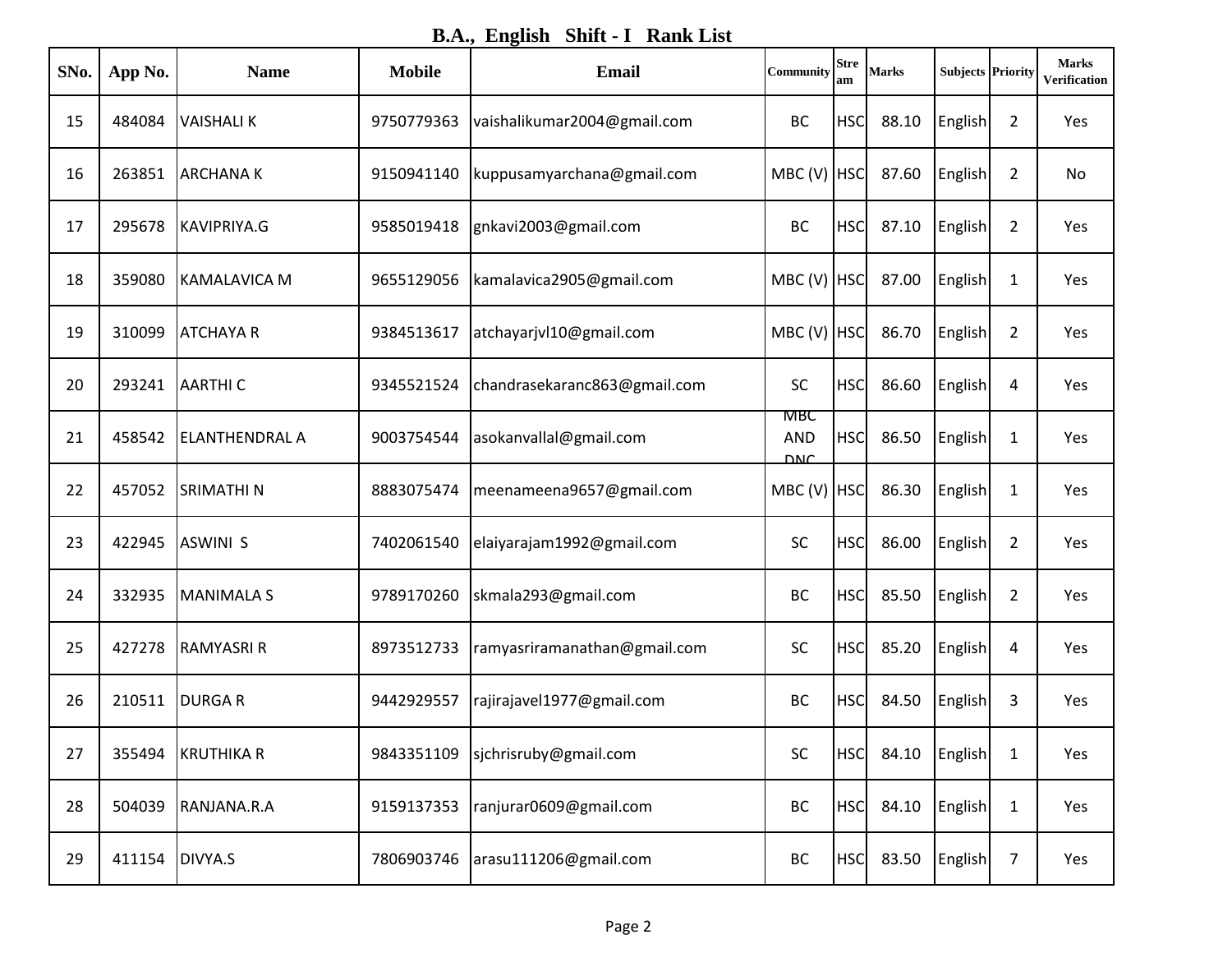**B.A., English Shift - I Rank List**

| SNo. | App No. | <b>Name</b>         | <b>Mobile</b> | <b>Email</b>                       | Community     | <b>Stre</b><br>am | <b>Marks</b> | <b>Subjects Priority</b> |                | <b>Marks</b><br><b>Verification</b> |
|------|---------|---------------------|---------------|------------------------------------|---------------|-------------------|--------------|--------------------------|----------------|-------------------------------------|
| 30   | 335135  | <b>SUBITHAR</b>     | 9698236301    | subitharamesh1023@gmail.com        | <b>SC</b>     | <b>HSC</b>        | 83.30        | English                  | 5              | Yes                                 |
| 31   | 242809  | <b>PADMAVATHIS</b>  | 6369565932    | ngsrathi11@mail.com                | <b>BC</b>     | <b>HSC</b>        | 83.00        | English                  | 1              | Yes                                 |
| 32   | 404703  | KARTHIKA D          | 7094251197    | keerthana5674@gmail.com            | MBC (V) HSC   |                   | 83.00        | English                  | $\overline{2}$ | Yes                                 |
| 33   | 440091  | <b>VINODHINI K</b>  | 9345745178    | chandrumallika2@gmail.com          | MBC (V) HSC   |                   | 82.90        | English                  | $\overline{2}$ | Yes                                 |
| 34   | 248251  | <b>DHARANISRI R</b> | 9943899771    | dharaniratha867@gmail.com          | BC            | <b>HSC</b>        | 82.80        | English                  | 1              | Yes                                 |
| 35   | 385460  | <b>TAMILSELVI K</b> | 8940512209    | tamilselvi06042004@gmail.com       | <b>SC</b>     | <b>HSC</b>        | 82.70        | English                  | 1              | No                                  |
| 36   | 483696  | SRIHARINI           | 8870736007    | neelupriyarohi26@gmail.com         | MBC (V) HSC   |                   | 82.70        | English                  | $\overline{2}$ | No                                  |
| 37   | 497507  | <b>KALAIMATHI M</b> | 8825747575    | kabimathi21@gmail.com              | MBC (V) HSC   |                   | 82.00        | English                  | $\overline{2}$ | No                                  |
| 38   | 207127  | <b>PREETHIG</b>     | 8925791632    | preeth-i@outlook.com               | <b>BC</b>     | <b>HSC</b>        | 81.90        | English                  | 3              | Yes                                 |
| 39   | 235748  | <b>ARCHANA R</b>    | 6383457129    | archuramesh22@gmail.com            | MBC (V)       | <b>HSC</b>        | 81.80        | English                  | $\overline{2}$ | Yes                                 |
| 40   | 452632  | <b>GEETHA</b>       | 9360359325    | kaviyarasank852@gmail.com          | <b>SC</b>     | <b>HSC</b>        | 81.70        | English                  | 1              | Yes                                 |
| 41   | 473076  | <b>ANANTHIK</b>     | 8778176044    | ananthikangaraj2004@gmail.com      | MBC (V) HSC   |                   | 81.60        | English                  | $\overline{2}$ | Yes                                 |
| 42   | 481477  | ANUSUYA             | 6374321286    | anusuya.navaneethakannan@gmail.com | BC            | <b>HSC</b>        | 81.60        | English                  | 1              | Yes                                 |
| 43   | 381429  | <b>DEVIKA S</b>     | 9585431209    | devika060604@gmail.com             | $MBC (V)$ HSC |                   | 81.30        | English                  | $\mathbf{1}$   | Yes                                 |
| 44   | 403923  | YAZHINI             | 9944086586    | yazhini19052002@gmail.com          | SC            | <b>HSC</b>        | 81.10        | English                  | 3              | Yes                                 |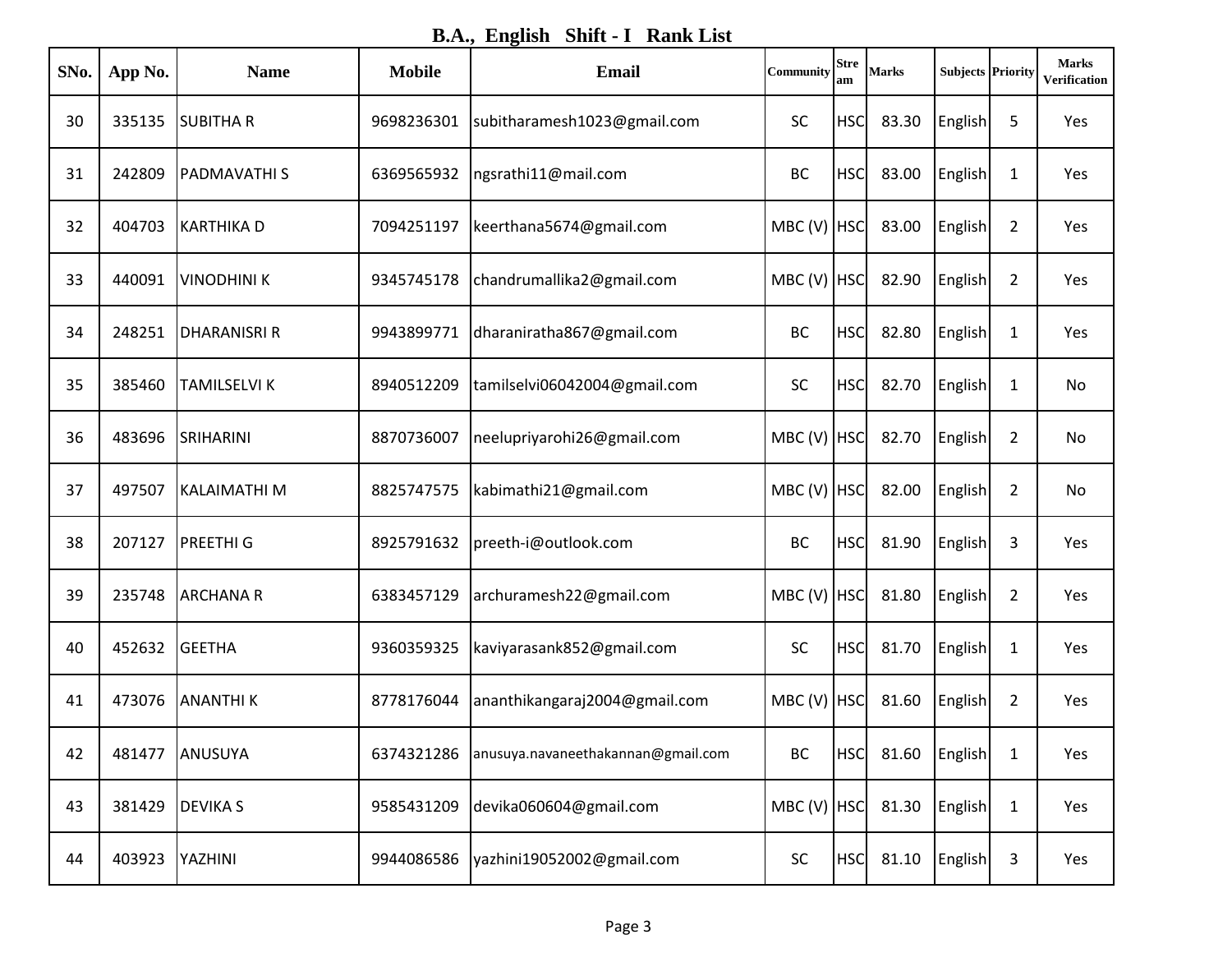**B.A., English Shift - I Rank List**

| SNo. | App No. | <b>Name</b>             | <b>Mobile</b> | <b>Email</b>                         | Community                       | <b>Stre</b><br>am | <b>Marks</b> | <b>Subjects Priority</b> |                | <b>Marks</b><br>Verification |
|------|---------|-------------------------|---------------|--------------------------------------|---------------------------------|-------------------|--------------|--------------------------|----------------|------------------------------|
| 45   | 259173  | <b>ARUNA R</b>          | 9384961263    | arunarjvl10@gmail.com                | MBC (V) HSC                     |                   | 80.60        | English                  | $\overline{2}$ | Yes                          |
| 46   | 375901  | <b>SATHYAN</b>          | 6374790083    | umasaravanan656@gmail.com            | MBC (V) HSC                     |                   | 80.60        | English                  | $\overline{2}$ | Yes                          |
| 47   | 497580  | <b>PRADEEPA G</b>       | 8248611467    | pradeepagunasekaran5@gmail.vom       | <b>BC</b>                       | <b>HSC</b>        | 80.60        | English                  | 1              | Yes                          |
| 48   | 359367  | <b>KAMALI G</b>         | 8870566076    | kamaliganapathi2021@gmail.com        | <b>BC</b>                       | <b>HSC</b>        | 80.50        | English                  | $\overline{2}$ | Yes                          |
| 49   | 483392  | M.ARUNA                 | 9626194867    | anitha27051993@gmail.com             | <b>SCA</b>                      | <b>HSC</b>        | 80.50        | English                  | $\mathbf{1}$   | Yes                          |
| 50   | 420401  | <b>DIVYADHARSHINI N</b> | 9790346968    | muthumozhikanchi@gmail.com           | <b>SC</b>                       | <b>HSC</b>        | 80.30        | English                  | 6              | Yes                          |
| 51   | 432721  | <b>SELVAPRIYA S</b>     | 9600524597    | navaneethank521@gmail.com            | MBC (V) HSC                     |                   | 80.30        | English                  | 13             | Yes                          |
| 52   | 416074  | <b>ARCHANA S</b>        | 8838163169    | archanasantha16@gmail.com            | <b>SC</b>                       | <b>HSC</b>        | 80.20        | English                  | 3              | Yes                          |
| 53   | 439752  | MADHUMATHI R            | 8220922801    | chandirasekaranss@gmail.com          | <b>SC</b>                       | <b>HSC</b>        | 80.20        | English                  | $\overline{2}$ | Yes                          |
| 54   | 382366  | <b>JAYASUNDARIK</b>     | 8754328451    | gkmadhavanmmt@gmail.com              | MBC(V)                          | <b>HSC</b>        | 80.10        | English                  | 3              | Yes                          |
| 55   | 282633  | <b>GAYATHRIM</b>        | 8098932466    | kamalaitamilba@gmail.com             | MBC<br><b>AND</b><br><b>DNC</b> | <b>HSC</b>        | 80.00        | English                  | 4              | Yes                          |
| 56   | 327868  | <b>SWETHA G</b>         | 6380230074    | gswethamyd@gmail.com                 | <b>BC</b>                       | <b>HSC</b>        | 80.00        | English                  | $\overline{2}$ | Yes                          |
| 57   | 455296  | SAHANA V                |               | 8072778757   sahanaveera04@gmail.com | <b>MBC</b>                      | <b>HSC</b>        |              | 80.00 English            | $\mathbf{1}$   | No                           |
| 58   | 383116  | <b>GOWRIB</b>           | 7708427215    | gowri882004@gmail.com                | <b>SC</b>                       | <b>HSC</b>        | 79.90        | English                  | $\mathbf{1}$   | No                           |
| 59   | 331118  | <b>ABINAYA A</b>        | 8675764351    | pssankaramsa@gmail.com               | MBC (V) HSC                     |                   | 79.70        | <b>English</b>           | 3              | Yes                          |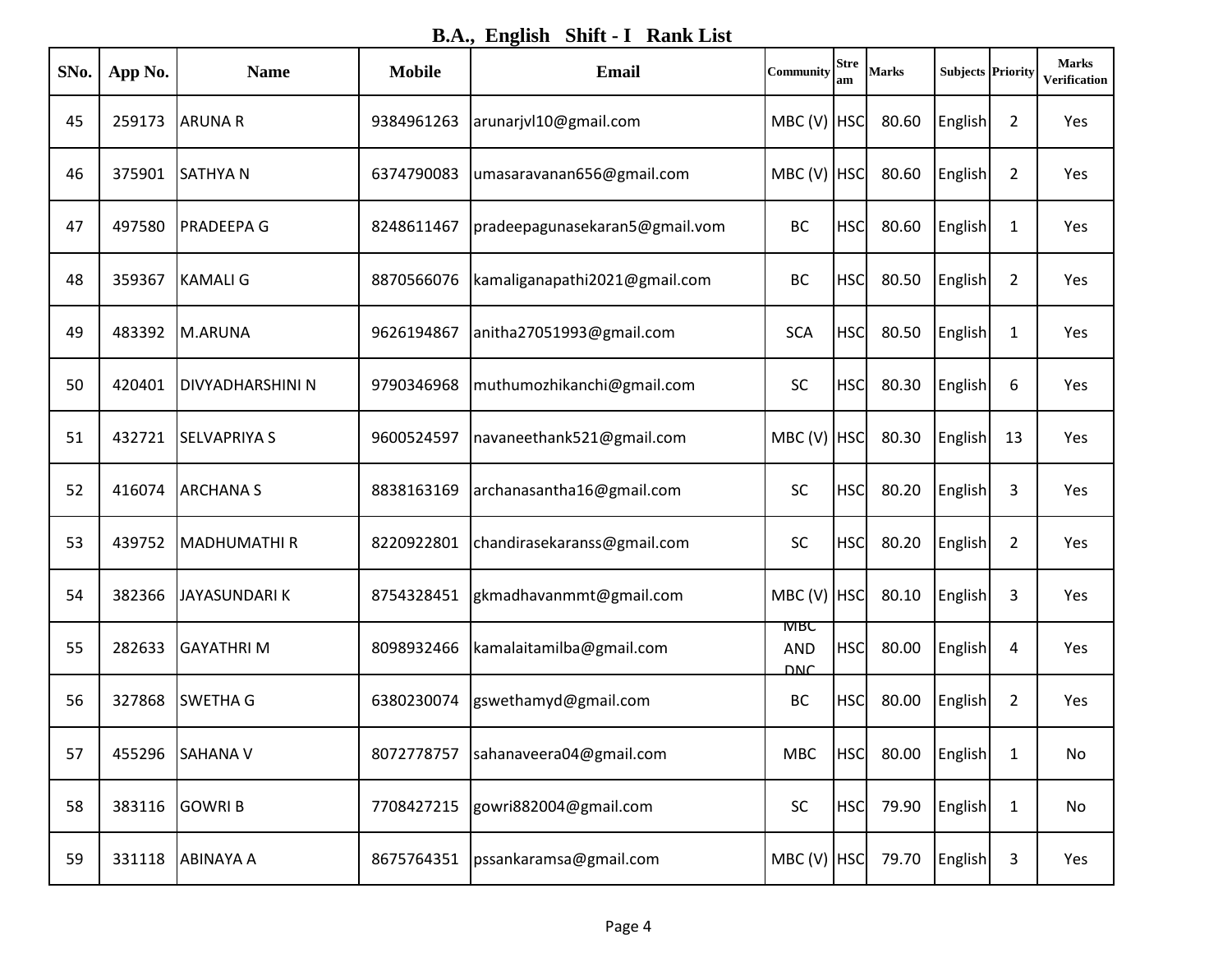**B.A., English Shift - I Rank List**

| SNo. | App No. | <b>Name</b>           | <b>Mobile</b> | <b>Email</b>                    | Community                               | <b>Stre</b><br>am | <b>Marks</b> | <b>Subjects Priority</b> |                | <b>Marks</b><br>Verification |
|------|---------|-----------------------|---------------|---------------------------------|-----------------------------------------|-------------------|--------------|--------------------------|----------------|------------------------------|
| 60   | 389410  | <b>MOHANISHA M</b>    | 9944118363    | dhineshme26@gmail.com           | <b>SC</b>                               | <b>HSC</b>        | 79.50        | English                  | 1              | No                           |
| 61   | 271339  | <b>ATCHAYA</b>        | 9487442892    | atchayad2004@gmail.com          | <b>SC</b>                               | <b>HSC</b>        | 79.40        | English                  | 3              | Yes                          |
| 62   | 343913  | <b>VANITHA M</b>      | 8438652297    | ayyakannumani26@gmail.com       | <b>SC</b>                               | <b>HSC</b>        | 79.20        | English                  | $\overline{2}$ | Yes                          |
| 63   | 410200  | <b>SALBIYA S</b>      | 8270813209    | samsalbiya26@gmail.com          | <b>SC</b>                               | <b>HSC</b>        | 79.00        | English                  | 4              | Yes                          |
| 64   | 276730  | <b>DHIVYABALA S</b>   | 9786867600    | agrijayasankar@gmail.com        | MBC (V) HSC                             |                   | 78.60        | English                  | 3              | Yes                          |
| 65   | 336299  | A SUBALAKSHMI         | 8220283651    | subalalshkmileshkmi@gmail.com   | MBC (V) HSC                             |                   | 78.60        | English                  | 1              | No                           |
| 66   | 221629  | <b>SUVATHIS</b>       | 9566723478    | ssuvathi74@gmail.com            | $MBC (V)$ HSC                           |                   | 78.30        | English                  | 7              | Yes                          |
| 67   | 282718  | K.ROHINI              | 9025724692    | ravinsabina77@gmail.com         | <b>MBC</b>                              | <b>HSC</b>        | 78.30        | English                  | 1              | Yes                          |
| 68   | 290213  | <b>LAVANYA K</b>      | 7010541959    | lavanya09062004@gmail.com       | <b>MBC</b><br><b>AND</b><br><b>DNC</b>  | <b>HSC</b>        | 78.30        | English                  | 3              | Yes                          |
| 69   | 240540  | <b>NAMITHAT</b>       | 9072151841    | thulasi1995@gmail.com           | <b>SC</b>                               | <b>HSC</b>        | 78.10        | English                  | 3              | Yes                          |
| 70   | 395098  | <b>KEERTHANAS</b>     | 6382184025    | srinivasankeerthana63@gmail.com | <b>BC</b>                               | <b>HSC</b>        | 78.10        | English                  | 1              | Yes                          |
| 71   | 355189  | <b>DHIVYA BEULA J</b> | 9342808250    | johnbeula14@gmail.com           | <b>BC</b>                               | <b>HSC</b>        | 77.90        | English                  | 3              | No                           |
| 72   | 380289  | <b>SHOBANAR</b>       | 8610740349    | shobanaragu2004@gmail.com       | SC                                      | <b>HSC</b>        | 77.90        | English                  | 3              | Yes                          |
| 73   | 424387  | <b>NIVETHA A</b>      | 8438613247    | nivethaaug27@gmail.com          | <b>MBC</b><br><b>AND</b>                | <b>HSC</b>        | 77.90        | <b>English</b>           | $\overline{2}$ | Yes                          |
| 74   | 440945  | <b>ROOPAD</b>         | 9751730450    | raahulinet2310@gmail.com        | <b>RARC</b><br><b>AND</b><br><b>DNC</b> | <b>HSC</b>        | 77.80        | English                  | 3              | No                           |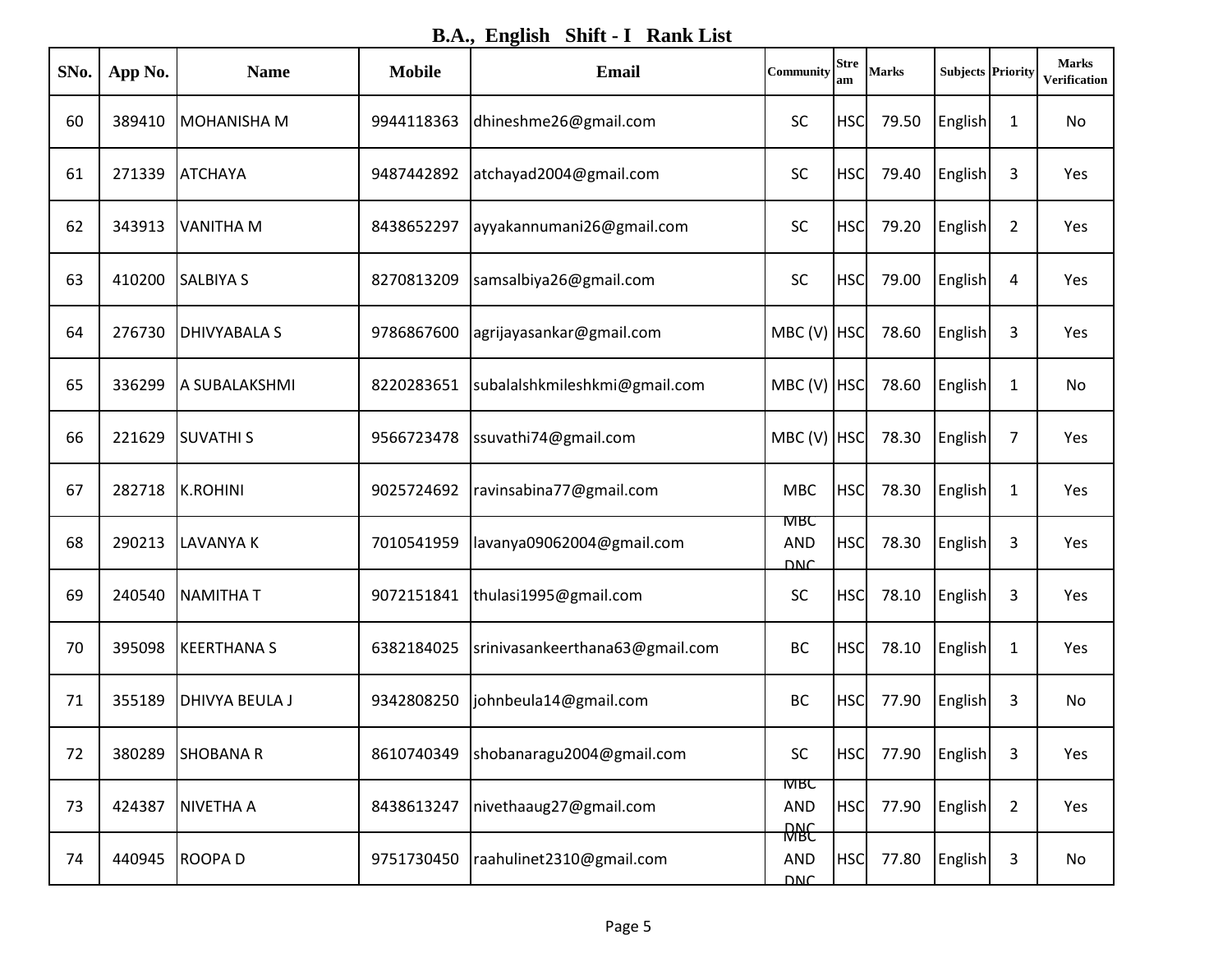**B.A., English Shift - I Rank List**

| SNo. | App No. | <b>Name</b>          | <b>Mobile</b> | <b>Email</b>                  | Community                       | <b>Stre</b><br>am | <b>Marks</b> | <b>Subjects Priority</b> |                | <b>Marks</b><br>Verification |
|------|---------|----------------------|---------------|-------------------------------|---------------------------------|-------------------|--------------|--------------------------|----------------|------------------------------|
| 75   | 216359  | A.MALATHI            | 9344064432    | sowrinathan692000@gmail.com   | $MBC (V)$ HSC                   |                   | 77.60        | English                  | 2              | Yes                          |
| 76   | 314405  | <b>MONISHA S</b>     | 9003974507    | ramplkm2000@gmail.com         | <b>BC</b>                       | <b>HSC</b>        | 77.60        | English                  | 5              | No                           |
| 77   | 463077  | <b>SANTHIYA S</b>    | 9342390964    | santhiyasanmuga2003@gmail.com | мвс<br><b>AND</b><br><b>DNC</b> | <b>HSC</b>        | 77.60        | English                  | $\overline{2}$ | Yes                          |
| 78   | 355147  | <b>INDHUMATHI</b>    | 8754146353    | dancyqueen30@gmail.com        | $MBC (V)$ HSC                   |                   | 77.50        | English                  | $\overline{2}$ | Yes                          |
| 79   | 243184  | MIRUTHULA V          | 9952247116    | miruthuladharshiga@gmail.com  | <b>SC</b>                       | <b>HSC</b>        | 77.40        | English                  | $\mathbf{1}$   | Yes                          |
| 80   | 283864  | <b>VIJITHRA</b>      | 9843753656    | rithusri950@gmail.com         | $MBC (V)$ HSC                   |                   | 77.30        | English                  | 3              | Yes                          |
| 81   | 318552  | <b>INDHUMATHI B</b>  | 8675768419    | parasumathi6@gmail.com        | SC                              | <b>HSC</b>        | 77.30        | English                  | 2              | Yes                          |
| 82   | 373816  | NITHIYABHARATHI R    | 8111099050    | nithiyarbharathi@gmail.com    | $MBC (V)$ HSC                   |                   | 77.30        | English                  | 5              | Yes                          |
| 83   | 350618  | <b>RAJALAKSHMIV</b>  | 9047291631    | viswanathanrama1345@gmail.com | MBC (V) HSC                     |                   | 77.10        | English                  | 3              | Yes                          |
| 84   | 356512  | <b>SUBITHRAK</b>     | 7603907330    | k.subisumi2005@gmail.com      | <b>BC</b>                       | <b>HSC</b>        | 77.10        | English                  | $\overline{2}$ | No                           |
| 85   | 503466  | NIYAZHINI M          | 8903123458    | niyazhini2004@gmail.com       | <b>SC</b>                       | <b>HSC</b>        | 77.10        | English                  | 1              | No                           |
| 86   | 415879  | <b>SANTHIYA S</b>    | 9688984468    | nps833861@gmail.com           | <b>SC</b>                       | <b>HSC</b>        | 77.00        | English                  | 11             | Yes                          |
| 87   | 252840  | <b>SAKTHIPRIYA S</b> | 9626429511    | sakthipriya805691@gmail.com   | $MBC (V)$ HSC                   |                   | 76.80        | English                  | $\mathbf{1}$   | Yes                          |
| 88   | 263516  | <b>OVIYA</b>         | 9361168125    | oviyaragavan2021@gmail.com    | MBC (V) HSC                     |                   | 76.80        | English                  | $\mathbf{1}$   | No                           |
| 89   | 439071  | <b>SUVATHIS</b>      | 8489499574    | suvathiajaiharini@gmail.com   | SC                              | <b>HSC</b>        | 76.80        | English                  | 3              | Yes                          |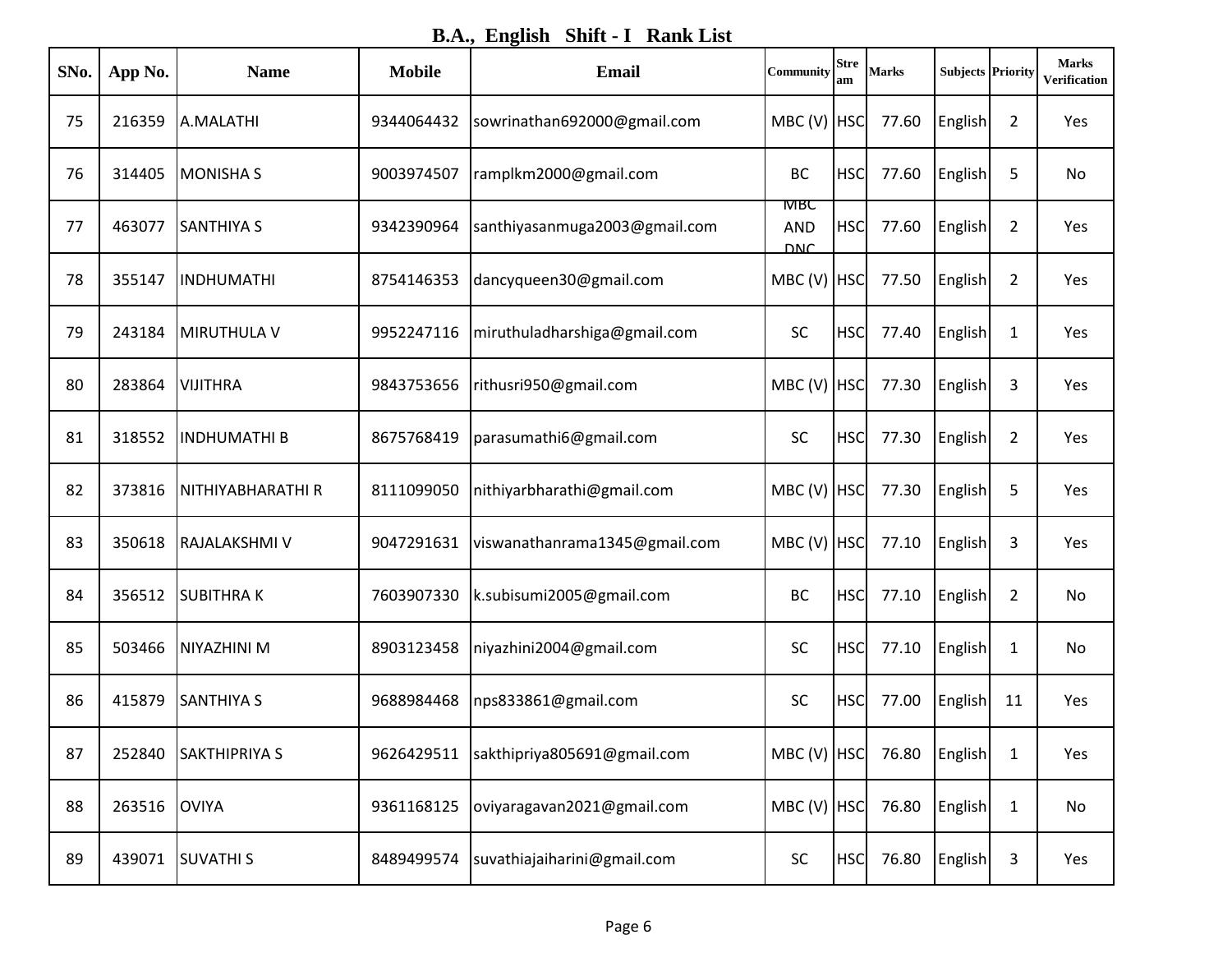**B.A., English Shift - I Rank List**

| SNo. | App No. | <b>Name</b>           | <b>Mobile</b> | <b>Email</b>                        | Community   | <b>Stre</b><br>am | <b>Marks</b> | <b>Subjects Priority</b> |                | <b>Marks</b><br>Verification |
|------|---------|-----------------------|---------------|-------------------------------------|-------------|-------------------|--------------|--------------------------|----------------|------------------------------|
| 90   | 359082  | <b>PREETHAK</b>       | 6380727410    | priyadharshinikannan2000@gmasil.com | <b>SC</b>   | <b>HSC</b>        | 76.70        | English                  | 4              | Yes                          |
| 91   | 364775  | <b>DHATCHAYINI D</b>  | 8883761579    | dhandapanisamidurai@gmail.com       | <b>SC</b>   | <b>HSC</b>        | 76.70        | English                  | 1              | Yes                          |
| 92   | 237956  | <b>VINOTHAK</b>       | 8940907433    | vinokrishvip2002@gmail.com          | <b>SC</b>   | <b>HSC</b>        | 76.60        | English                  | 3              | Yes                          |
| 93   | 243321  | <b>JAYASRI R</b>      | 9940652803    | jayasrijayasri125@gmail.com         | <b>SC</b>   | <b>HSC</b>        | 76.60        | English                  | 1              | Yes                          |
| 94   | 337410  | <b>ARCHANAP</b>       | 7339170151    | pathiuthra915@gmail.com             | <b>SC</b>   | <b>HSC</b>        | 76.60        | English                  | $\overline{2}$ | Yes                          |
| 95   | 440307  | MAHALAKSHMI R         | 9786764002    | rmahalakshmi2110@gmail.com          | <b>MBC</b>  | <b>HSC</b>        | 76.40        | English                  | 6              | No                           |
| 96   | 289512  | <b>RASIKA M</b>       | 9360673337    | subarasi1999@gmail.com              | <b>BC</b>   | <b>HSC</b>        | 76.30        | English                  | 3              | Yes                          |
| 97   | 343280  | <b>THIRISHA M</b>     | 9655309871    | puvaneshkannan096@gmail.com         | SC          | <b>HSC</b>        | 76.30        | English                  | 1              | Yes                          |
| 98   | 265682  | <b>SAKTHI PRIYA R</b> | 9384508218    | sakthipriya2@gmail.com              | MBC (V) HSC |                   | 76.00        | English                  | 3              | Yes                          |
| 99   | 390551  | <b>ABINAYAK</b>       | 9791091420    | abinaya192004@gmail.com             | MBC (V) HSC |                   | 76.00        | English                  | 1              | Yes                          |
| 100  | 270724  | <b>VINOTHINI G</b>    | 9385790756    | gg3349907@gmail.com                 | MBC (V) HSC |                   | 75.80        | English                  | $\mathbf{1}$   | Yes                          |
| 101  | 401599  | MATHUBALA K           | 8428524903    | mathubala0926@gmail.com             | SC          | <b>HSC</b>        | 75.80        | English                  | $\overline{2}$ | Yes                          |
| 102  | 429366  | JAYANTHI J            | 7639726822    | sgrmani3@gmail.com                  | SC          | <b>HSC</b>        | 75.70        | English                  | $\overline{2}$ | Yes                          |
| 103  | 450797  | <b>SATHIYA PRIYA</b>  | 8925661125    | sathiyaagoram@gmail.com             | MBC (V) HSC |                   | 75.70        | English                  | $\mathbf{1}$   | Yes                          |
| 104  | 231618  | <b>PAVITHRADEVI A</b> | 9843452567    | pavithradevianbazhagan@gmail.com    | BC          | <b>HSC</b>        | 75.60        | English                  | $\overline{2}$ | Yes                          |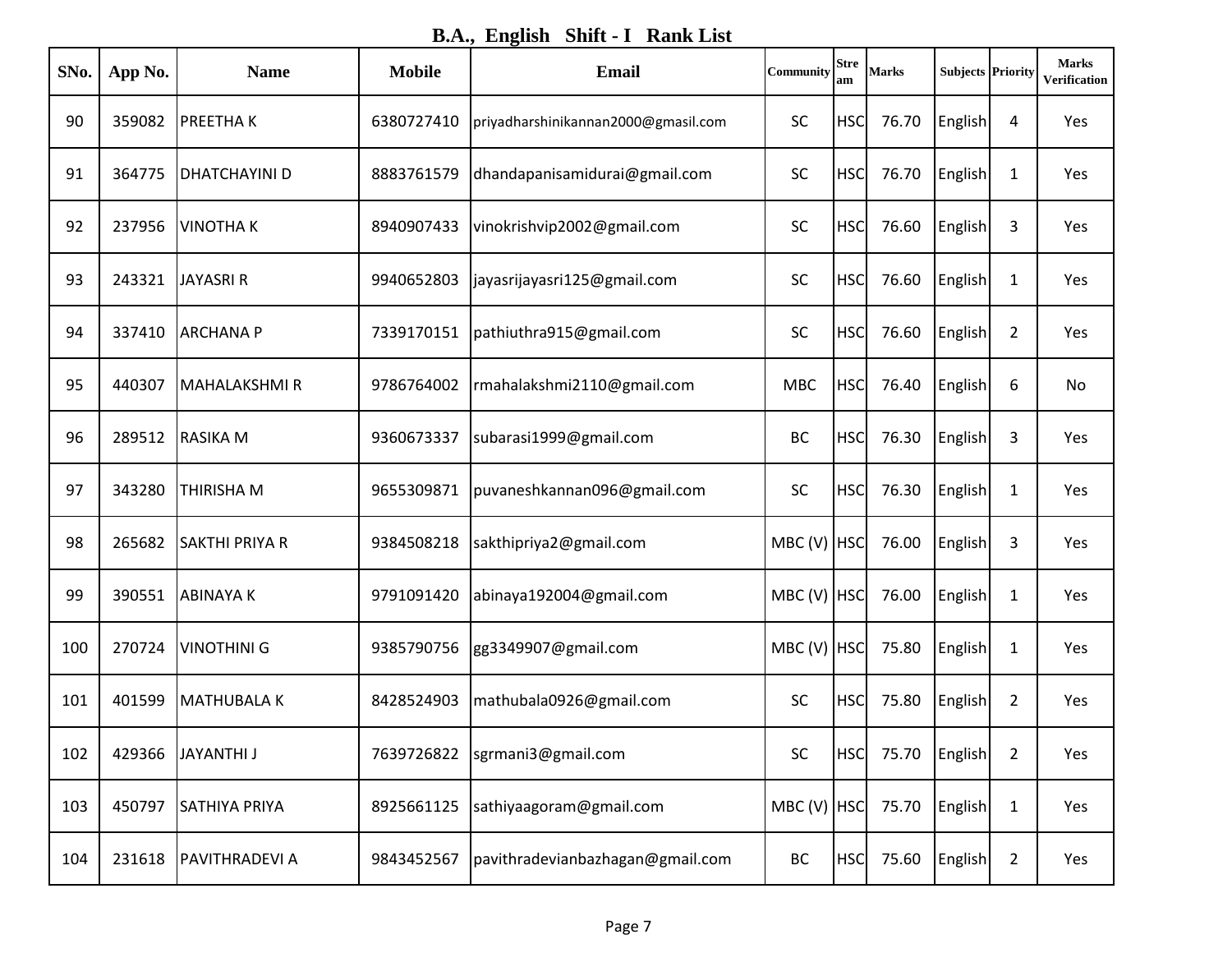**B.A., English Shift - I Rank List**

| SNo. | App No. | <b>Name</b>           | <b>Mobile</b> | <b>Email</b>                    | Community     | <b>Stre</b><br>am | <b>Marks</b>      | <b>Subjects Priority</b> |                | <b>Marks</b><br>Verification |
|------|---------|-----------------------|---------------|---------------------------------|---------------|-------------------|-------------------|--------------------------|----------------|------------------------------|
| 105  | 301237  | Arasi M               | 8220471620    | manmadhadevim@gmail.com         | <b>SC</b>     | <b>HSC</b>        | 75.50             | English                  | 1              | No                           |
| 106  | 356933  | <b>DEEPAM</b>         | 9342463762    | deepamuruga2004@gmail.com       | <b>SC</b>     | <b>HSC</b>        | 75.50             | English                  | 2              | Yes                          |
| 107  | 382794  | <b>SANTHIYA R</b>     | 8270319984    | santhiya2004ramki@gmail.com     | SC            | <b>HSC</b>        | 75.50             | English                  | 1              | Yes                          |
| 108  | 474280  | <b>INBARASIG</b>      | 6374835009    | anbukumar4200@gmail.com         | <b>SC</b>     | <b>HSC</b>        | 75.50             | English                  | $\mathbf{1}$   | Yes                          |
| 109  | 420037  | <b>DEEPADHARSHINI</b> | 7373181415    | kavibalalaks@gmail.com          | <b>BC</b>     | <b>HSC</b>        | 75.30             | English                  | 1              | Yes                          |
| 110  | 358152  | <b>REETHIKAP</b>      | 6381511153    | reethikaponni2004@gmail.com     | SC            | <b>HSC</b>        | 75.20             | English                  | $\mathbf{1}$   | Yes                          |
| 111  | 465927  | KALAISELVI D          | 9976637645    | kalaiselvi17102003@gmail.com    | MBC(V)        | <b>HSC</b>        | 75.20             | English                  | 3              | Yes                          |
| 112  | 470706  | <b>VISHALI R</b>      | 9159287952    | vishalirajagoopal1005@gmail.com | MBC (V) HSC   |                   | 75.00             | English                  | 1              | No                           |
| 113  | 432429  | <b>ARTHIT</b>         | 6382848950    | thangasamyarthi2004@gmail.com   | SC            | <b>HSC</b>        | 74.90             | English                  | $\overline{2}$ | Yes                          |
| 114  | 465419  | <b>SUBIKSHAM</b>      | 8098200109    | supridhadevi@gmail.com          | <b>SC</b>     | <b>HSC</b>        | 74.90             | English                  | 1              | Yes                          |
| 115  | 340452  | <b>SUBASHINI B</b>    | 9360635198    | subashine0@gmail.com            | <b>BC</b>     | <b>HSC</b>        | 74.60             | English                  | $\mathbf{1}$   | Yes                          |
| 116  | 408953  | <b>KAVYA R</b>        | 7339341898    | kk6027870@gmail.com             | SC            | <b>HSC</b>        | 74.60             | English                  | 1              | Yes                          |
| 117  | 345315  | JEGATHEESHWARI D      | 7810044954    | jd3062002@gmail.com             | SC            |                   | HSC 74.50 English |                          | $\overline{2}$ | Yes                          |
| 118  | 351677  | <b>SUBASRIP</b>       | 7868959105    | pjayasri2020@gmail.com          | $MBC (V)$ HSC |                   | 74.50             | English                  | 4              | Yes                          |
| 119  | 212417  | <b>T.SANGAVI</b>      | 9626652384    | mahendran4viji@gmail.com        | SC            | <b>HSC</b>        | 74.30             | <b>English</b>           | 3              | Yes                          |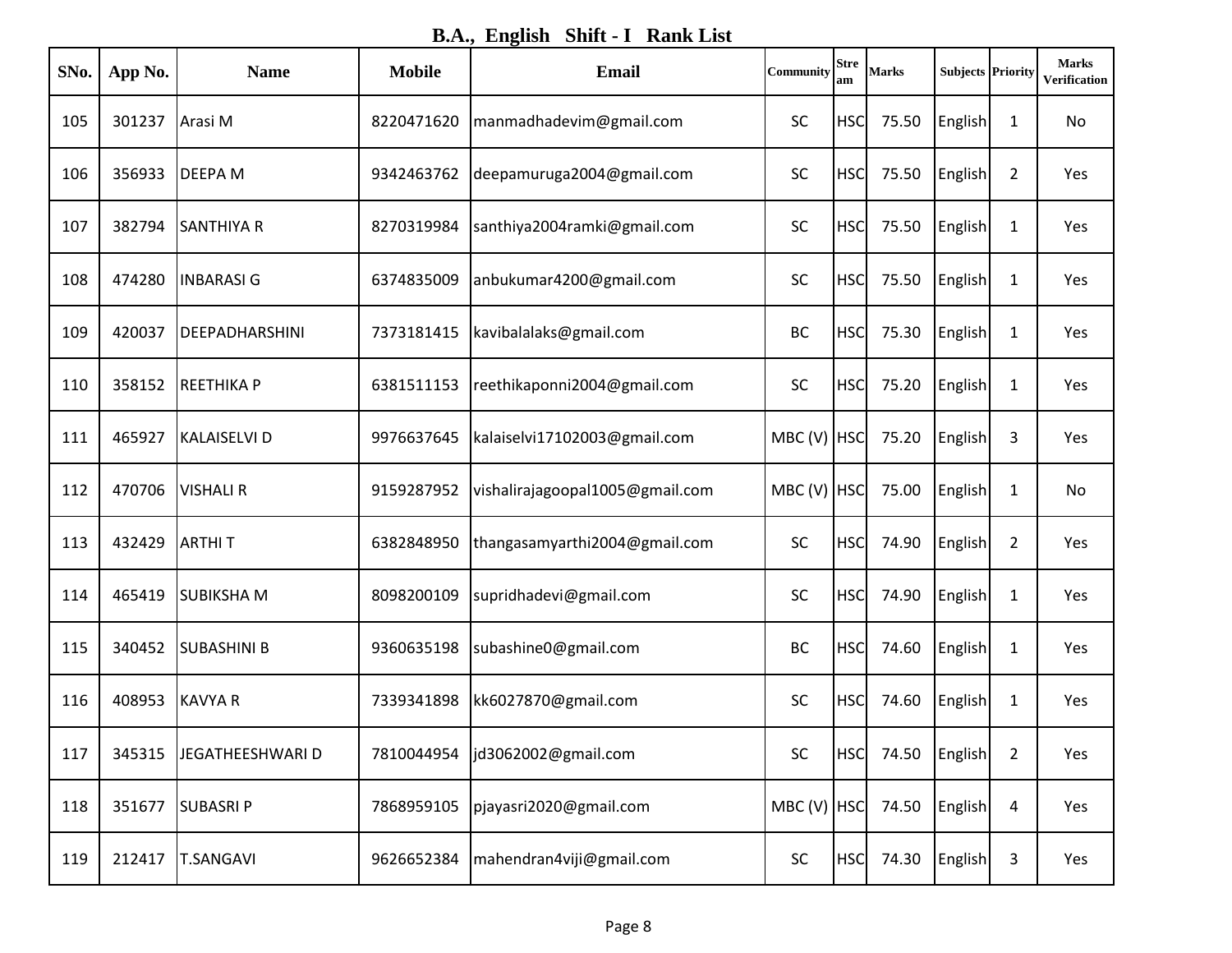**B.A., English Shift - I Rank List**

| SNo. | App No. | <b>Name</b>        | <b>Mobile</b> | <b>Email</b>               | Community                              | <b>Stre</b><br>am | <b>Marks</b> | <b>Subjects Priority</b> |                | <b>Marks</b><br><b>Verification</b> |
|------|---------|--------------------|---------------|----------------------------|----------------------------------------|-------------------|--------------|--------------------------|----------------|-------------------------------------|
| 120  | 305029  | <b>ABARNAV</b>     | 6369016868    | abarnakgm@gmail.com        | <b>SC</b>                              | <b>HSC</b>        | 74.30        | English                  | 1              | Yes                                 |
| 121  | 351005  | <b>ABINAYA P</b>   | 9688047633    | rasigarm@gmail.com         | $MBC (V)$ HSC                          |                   | 74.30        | English                  | 1              | Yes                                 |
| 122  | 476851  | BAIRAVI            | 8680987751    | vimals30696@gmail.com      | $MBC (V)$ HSC                          |                   | 74.10        | <b>English</b>           | 2              | Yes                                 |
| 123  | 236176  | <b>HARINI.S</b>    | 9894428052    | ragulvideo1972@gmail.com   | <b>SC</b>                              | <b>HSC</b>        | 74.00        | English                  | $\overline{2}$ | Yes                                 |
| 124  | 254068  | <b>SRIDEVIT</b>    | 7639820638    | prakash0007mech@gmail.com  | MBC (V) HSC                            |                   | 73.90        | English                  | 1              | Yes                                 |
| 125  | 286947  | <b>ARCHANA P</b>   | 9843679282    | archana04022004@gmail.com  | мвс<br><b>AND</b><br><b>DNC</b>        | <b>HSC</b>        | 73.70        | English                  | $\overline{2}$ | Yes                                 |
| 126  | 407586  | <b>SUMITHRA R</b>  | 6382753737    | saia2zmultimedia@gmail.com | MBC (V) HSC                            |                   | 73.70        | English                  | $\overline{2}$ | Yes                                 |
| 127  | 417285  | <b>VIJAYA V</b>    | 9384421514    | jayarajraj176@gmail.com    | <b>MRC</b><br><b>AND</b><br><b>DNC</b> | <b>HSC</b>        | 73.70        | English                  | 1              | No                                  |
| 128  | 503824  | KOTHAI NAYAGI R    | 9444723091    | kothainayagi77@gmail.com   | <b>MBC</b>                             | <b>HSC</b>        | 73.70        | <b>English</b>           | $\overline{2}$ | No                                  |
| 129  | 258840  | POONGUZHALI M      | 9976961136    | stephenrajmathi@gmail.com  | <b>SC</b>                              | <b>HSC</b>        | 73.60        | English                  | 1              | Yes                                 |
| 130  | 420605  | <b>SARANYA C</b>   | 9361109462    | saranyasarayan70@gmail.com | $MBC (V)$ HSC                          |                   | 73.60        | English                  | $\overline{2}$ | Yes                                 |
| 131  | 267104  | <b>JAYASUDHA S</b> | 8667577117    | jayajata44@gmail.com       | <b>SC</b>                              | <b>HSC</b>        | 73.50        | English                  | 1              | Yes                                 |
| 132  | 403788  | PRIYADHARSHINI     | 7339390788    | susindar23@gmail.com       | <b>SC</b>                              | <b>HSC</b>        | 73.50        | English                  | $\mathbf{1}$   | Yes                                 |
| 133  | 250593  | NIVETHA            | 9751801660    | nivethar1304@gmail.com     | MBC (V) HSC                            |                   | 73.10        | <b>English</b>           | 3              | Yes                                 |
| 134  | 305596  | <b>MALINI R</b>    | 8610683592    | raviramkumar1996@gmail.com | <b>SC</b>                              | <b>HSC</b>        | 73.10        | <b>English</b>           | 3              | Yes                                 |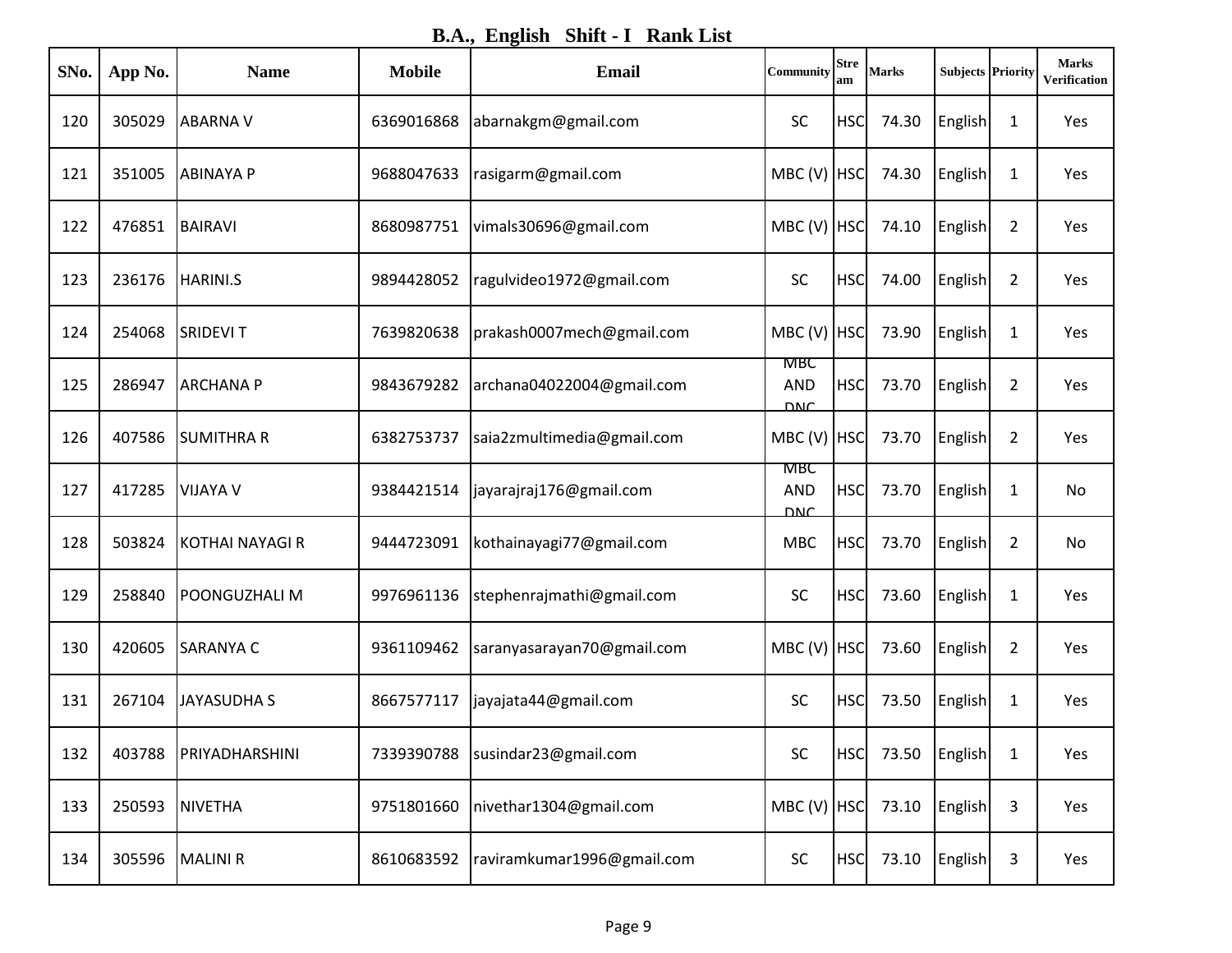**B.A., English Shift - I Rank List**

| SNo. | App No. | <b>Name</b>        | <b>Mobile</b> | Email                            | Community   | <b>Stre</b><br>am | <b>Marks</b>                      | <b>Subjects Priority</b> |                | <b>Marks</b><br>Verification |
|------|---------|--------------------|---------------|----------------------------------|-------------|-------------------|-----------------------------------|--------------------------|----------------|------------------------------|
| 135  | 359006  | <b>KAVIYA R</b>    | 8754083848    | kaviyakaviya11972@gmail.com      | MBC (V) HSC |                   | 73.10                             | English                  | $\overline{2}$ | Yes                          |
| 136  | 315844  | <b>ANITHA G</b>    | 6379184414    | anithagurumoorthy04@gmail.com    | MBC (V) HSC |                   | 73.00                             | English                  | 3              | Yes                          |
| 137  | 438210  | <b>DHARANIK</b>    | 8098884407    | sreesudhan348@gmail.com          | <b>BC</b>   | <b>HSC</b>        | 73.00                             | English                  | $\overline{2}$ | Yes                          |
| 138  | 492061  | <b>PAVITHRA B</b>  | 9894296825    | pavithrabas2004@gmail.com        | <b>SC</b>   | <b>HSC</b>        | 72.80                             | English                  | 3              | Yes                          |
| 139  | 289408  | <b>DEEPIKAB</b>    | 7550389626    | ambikabranika123@gmail.com       | <b>BC</b>   | <b>HSC</b>        | 72.70                             | English                  | $\overline{2}$ | Yes                          |
| 140  | 315732  | <b>NADEESWARIS</b> | 9843197375    | nedeeswari@gmail.com             | <b>BC</b>   | <b>HSC</b>        | 72.70                             | English                  | $\overline{2}$ | Yes                          |
| 141  | 457724  | THAMIZHKANI S      | 8870012872    | thulasiramansivakumar@gmail.com  | <b>SC</b>   | <b>HSC</b>        | 72.70                             | English                  | 5              | Yes                          |
| 142  | 335905  | VIJAYALAKSHMI V    | 7539938054    | vv7273837@gmail.com              | SC          | <b>HSC</b>        | 72.60                             | English                  | $\overline{2}$ | Yes                          |
| 143  | 372798  | <b>JANANIC</b>     | 6380241507    | chinnadhuraijanani@gmail.com     | SC          | <b>HSC</b>        | 72.50                             | English                  | 1              | Yes                          |
| 144  | 438222  | <b>JANANIC</b>     | 6380241507    | jananichinnathurai987@gmail.com  | <b>SC</b>   | <b>HSC</b>        | 72.50                             | English                  | 4              | No                           |
| 145  | 241020  | YASOTHA R          | 9566491698    | yasotharaj3006@gmail.com         | MBC (V) HSC |                   | 72.30                             | English                  | $\mathbf{1}$   | Yes                          |
| 146  | 223729  | <b>SUGAPRIYA S</b> | 9600572239    | priya42suga@gmail.com            | <b>SC</b>   | <b>HSC</b>        | 72.20                             | English                  | $\overline{2}$ | Yes                          |
| 147  | 344653  | KARTHIKA K         |               | 8523962480   subbu9151@gmail.com |             |                   | MBC (V) $ HSC $ 72.20 $ English $ |                          | $\overline{2}$ | Yes                          |
| 148  | 381865  | KAYALVIZHI S       | 6385415095    | kayalvizhi2004st@gmail.com       | <b>SC</b>   | <b>HSC</b>        | 72.20                             | English                  | 3              | Yes                          |
| 149  | 382320  | <b>KABISHAR</b>    | 9842674253    | kabisha2004r@gmail.com           | SC          | <b>HSC</b>        | 72.00                             | English                  | 5              | Yes                          |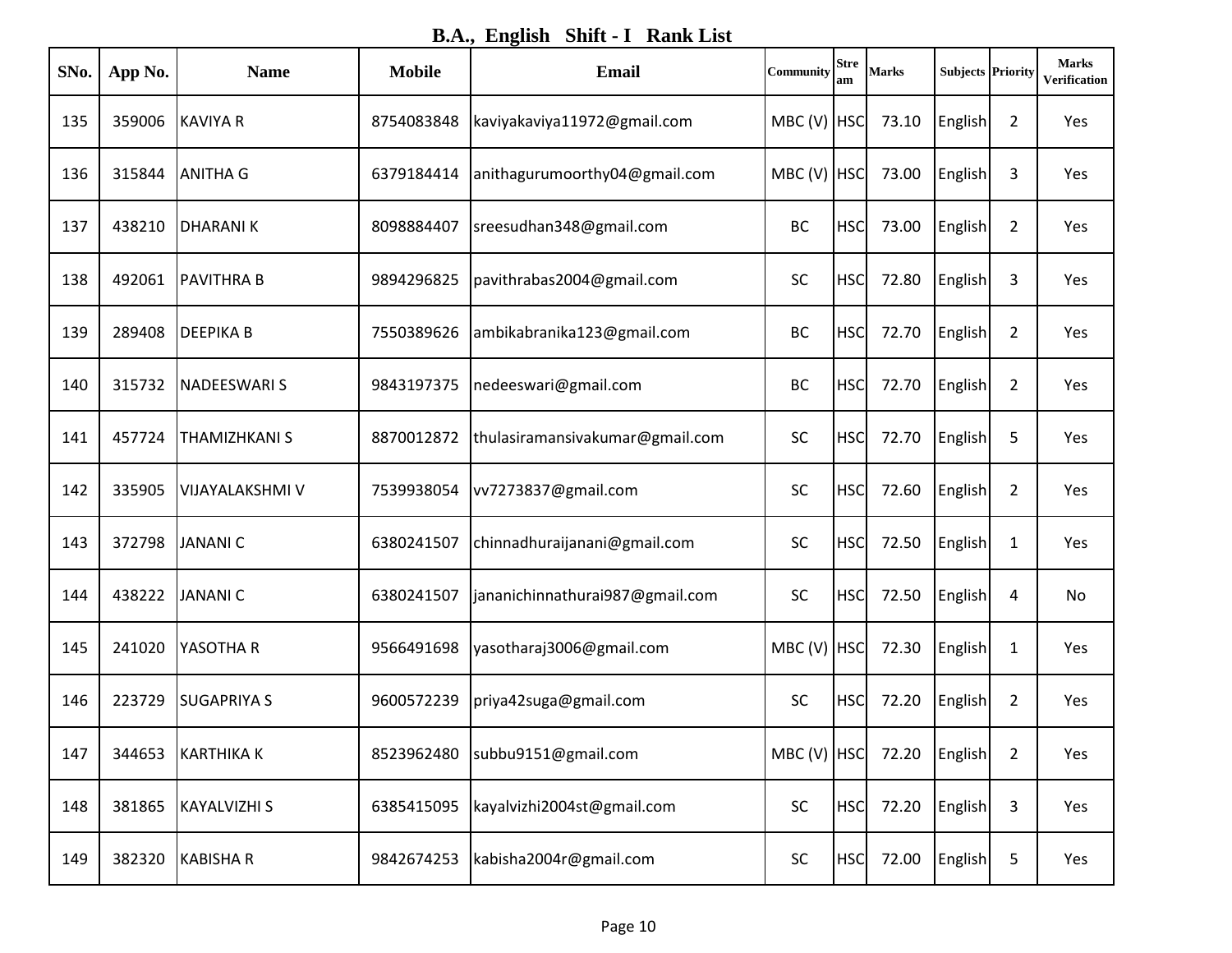**B.A., English Shift - I Rank List**

| SNo. | App No. | <b>Name</b>           | <b>Mobile</b> | <b>Email</b>                           | Community                       | <b>Stre</b><br>am | <b>Marks</b> | <b>Subjects Priority</b> |                | <b>Marks</b><br>Verification |
|------|---------|-----------------------|---------------|----------------------------------------|---------------------------------|-------------------|--------------|--------------------------|----------------|------------------------------|
| 150  | 502007  | <b>NANTHINI M</b>     | 9790372656    | nanthiniskd@gmail.com                  | <b>SC</b>                       | <b>HSC</b>        | 72.00        | English                  | 1              | Yes                          |
| 151  | 382546  | <b>ARTHI</b>          | 7358938541    | arthieazhumalai07@gmail.com            | <b>BC</b>                       | <b>HSC</b>        | 71.90        | English                  | $\mathbf{1}$   | Yes                          |
| 152  | 467649  | <b>SUDHARSINI S</b>   | 8110929867    | moganamonisha2003@gmail.com            | <b>SC</b>                       | <b>HSC</b>        | 71.90        | English                  | 4              | Yes                          |
| 153  | 320743  | <b>VIJAYAPRIYA V</b>  | 7397122803    | vijayapriyamogan04@gmail.com           | <b>SC</b>                       | <b>HSC</b>        | 71.80        | English                  | 2              | Yes                          |
| 154  | 439674  | <b>ROSHINI M</b>      | 9943495820    | raahulinet2305@gmail.com               | MBC<br><b>AND</b><br><b>DNC</b> | <b>HSC</b>        | 71.80        | English                  | $\overline{2}$ | No                           |
| 155  | 255219  | <b>AKILA A</b>        | 7708751826    | javijayabal111@gmail.com               | <b>SC</b>                       | <b>HSC</b>        | 71.70        | English                  | $\overline{2}$ | Yes                          |
| 156  | 393610  | <b>SENTHAMARAI S</b>  | 8838491082    | saisaravanaxerox@gmail.com             | MBC<br><b>AND</b><br><b>DNC</b> | <b>HSC</b>        | 71.70        | English                  | 3              | No                           |
| 157  | 381857  | <b>SARMILA S</b>      | 9626908631    | sarmila2004sanmugam@gmail.com          | SC                              | <b>HSC</b>        | 71.50        | English                  | 4              | Yes                          |
| 158  | 218270  | <b>NANDHITHA A</b>    | 9894185169    | sssananth05@gmail.com                  | <b>SC</b>                       | <b>HSC</b>        | 71.40        | English                  | $\overline{2}$ | Yes                          |
| 159  | 467968  | <b>DHARANIR</b>       | 9787973169    | dharaniusha2004@gmail.com              | $MBC (V)$ HSC                   |                   | 71.20        | English                  | 1              | Yes                          |
| 160  | 247286  | <b>GAYATHRIW</b>      | 7824982568    | wkalpanawkalpana@gmail.com             | <b>BC</b>                       | <b>HSC</b>        | 71.00        | English                  | $\mathbf 1$    | Yes                          |
| 161  | 366988  | <b>DHIVYAT</b>        | 9994545751    | vlmani03@gmail.com                     | MBC (V) HSC                     |                   | 71.00        | English                  | 6              | Yes                          |
| 162  | 335498  | <b>SUSHMITHAS</b>     |               | 9159030526  sushsundaram2004@gmail.com | SC                              | <b>HSC</b>        |              | 70.90 English            | $\mathbf{1}$   | Yes                          |
| 163  | 456434  | SINRELLA <sub>S</sub> | 9976673926    | girubasiva3926@gmail.com               | SC                              | <b>HSC</b>        | 70.80        | English                  | 5              | No                           |
| 164  | 385522  | <b>NIVETHAK</b>       | 9360737706    | nivetha27032004@gmail.com              | SC                              | <b>HSC</b>        | 70.70        | <b>English</b>           | $\mathbf{1}$   | Yes                          |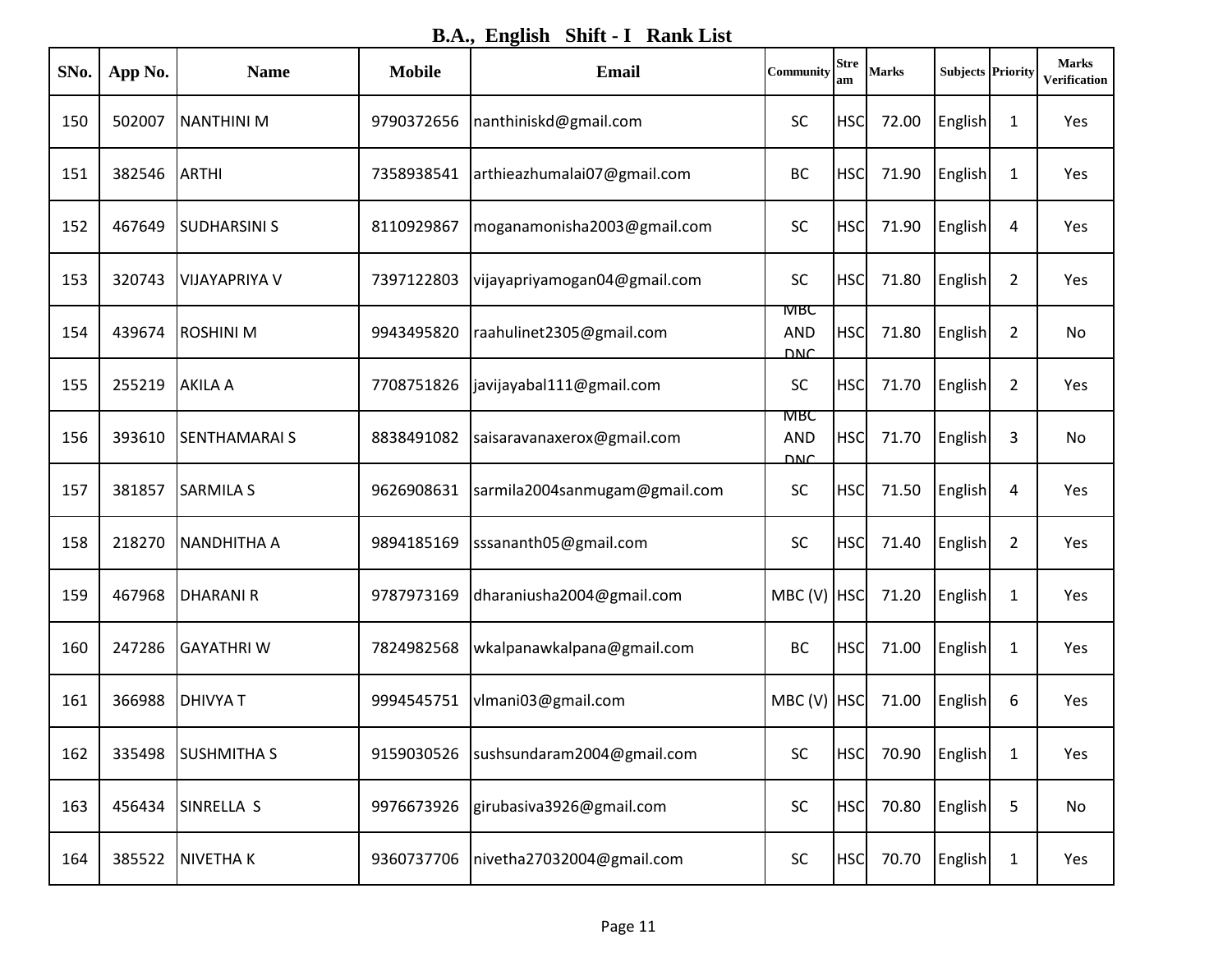**B.A., English Shift - I Rank List**

| SNo. | App No.         | <b>Name</b>          | <b>Mobile</b> | <b>Email</b>                     | Community                       | <b>Stre</b><br>am | <b>Marks</b>                      | <b>Subjects Priority</b> |                | <b>Marks</b><br>Verification |
|------|-----------------|----------------------|---------------|----------------------------------|---------------------------------|-------------------|-----------------------------------|--------------------------|----------------|------------------------------|
| 165  | 418561          | <b>PRADEEPA B</b>    | 9865155863    | gushimadhavan@gmail.com          | <b>SC</b>                       | <b>HSC</b>        | 70.70                             | English                  | 1              | No                           |
| 166  | 307162          | <b>SAYASINGH</b>     | 7397127290    | vinothrathika@gmail.com          | <b>BC</b>                       | <b>HSC</b>        | 70.60                             | English                  | 1              | Yes                          |
| 167  | 317453          | KAYALVIZHI           | 9159129758    | jinuharish@gmail.com             | MBC<br><b>AND</b><br><b>DNC</b> | <b>HSC</b>        | 70.60                             | English                  | 1              | Yes                          |
| 168  | 417401          | <b>PRADEEPA B</b>    | 9500614408    | p04310235@gmail.com              | SC                              | <b>HSC</b>        | 70.60                             | English                  | 1              | Yes                          |
| 169  | 425584          | PRIYADHARSHINI K     | 9150733221    | priyadharshini42242@gmail.com    | <b>SC</b>                       | <b>HSC</b>        | 70.50                             | English                  | 1              | Yes                          |
| 170  | 463174          | <b>THEPORAL L</b>    | 7868960628    | theporal2004@gmail.com           | SC                              | <b>HSC</b>        | 70.50                             | English                  | $\mathbf{1}$   | Yes                          |
| 171  | 385422          | <b>ABITHAP</b>       | 8220635937    | abithaparamasivan2003@gmail.com  | <b>SC</b>                       | <b>HSC</b>        | 70.40                             | English                  | 1              | Yes                          |
| 172  | 353094          | <b>BHUVANESWARIK</b> | 9095185549    | parameshwarikaliyappan@gmail.com | MBC (V) HSC                     |                   | 70.30                             | English                  | 3              | Yes                          |
| 173  | 245512          | <b>SINDHUJA S</b>    | 9361501863    | siva.sindu154@gmail.com          | <b>SC</b>                       | <b>HSC</b>        | 70.20                             | English                  | $\overline{2}$ | Yes                          |
| 174  | 307569          | <b>AARTHIS</b>       | 9626654936    | aarthis328@gmail.com             | <b>SC</b>                       | <b>HSC</b>        | 70.20                             | English                  | 3              | Yes                          |
| 175  | 434438          | <b>SUTHIR</b>        | 9789563174    | subashsuthi2007@gmail.com        | <b>SC</b>                       | <b>HSC</b>        | 70.20                             | English                  | $\overline{2}$ | Yes                          |
| 176  | 468409          | VIJAYALAKSHMI N      | 9342890526    | vijaya06052004@gmail.com         | <b>MRC</b><br><b>AND</b><br>סאס | <b>HSC</b>        | 70.20                             | English                  | 3              | No                           |
| 177  | 278006   LISA R |                      | 7373358186    | rlisa7019@gmail.com              |                                 |                   | MBC (V) $ HSC $ 70.00 $ English $ |                          | 4              | Yes                          |
| 178  | 300744          | <b>RAGAVI R</b>      | 6384233639    | rabin6093@gmail.com              | <b>SC</b>                       | <b>HSC</b>        | 70.00                             | English                  | $\overline{2}$ | No                           |
| 179  | 341937          | <b>SUVETHAS</b>      | 7448935653    | jameskp102@gmail.com             | SC                              | <b>HSC</b>        | 69.70                             | English                  | 3              | Yes                          |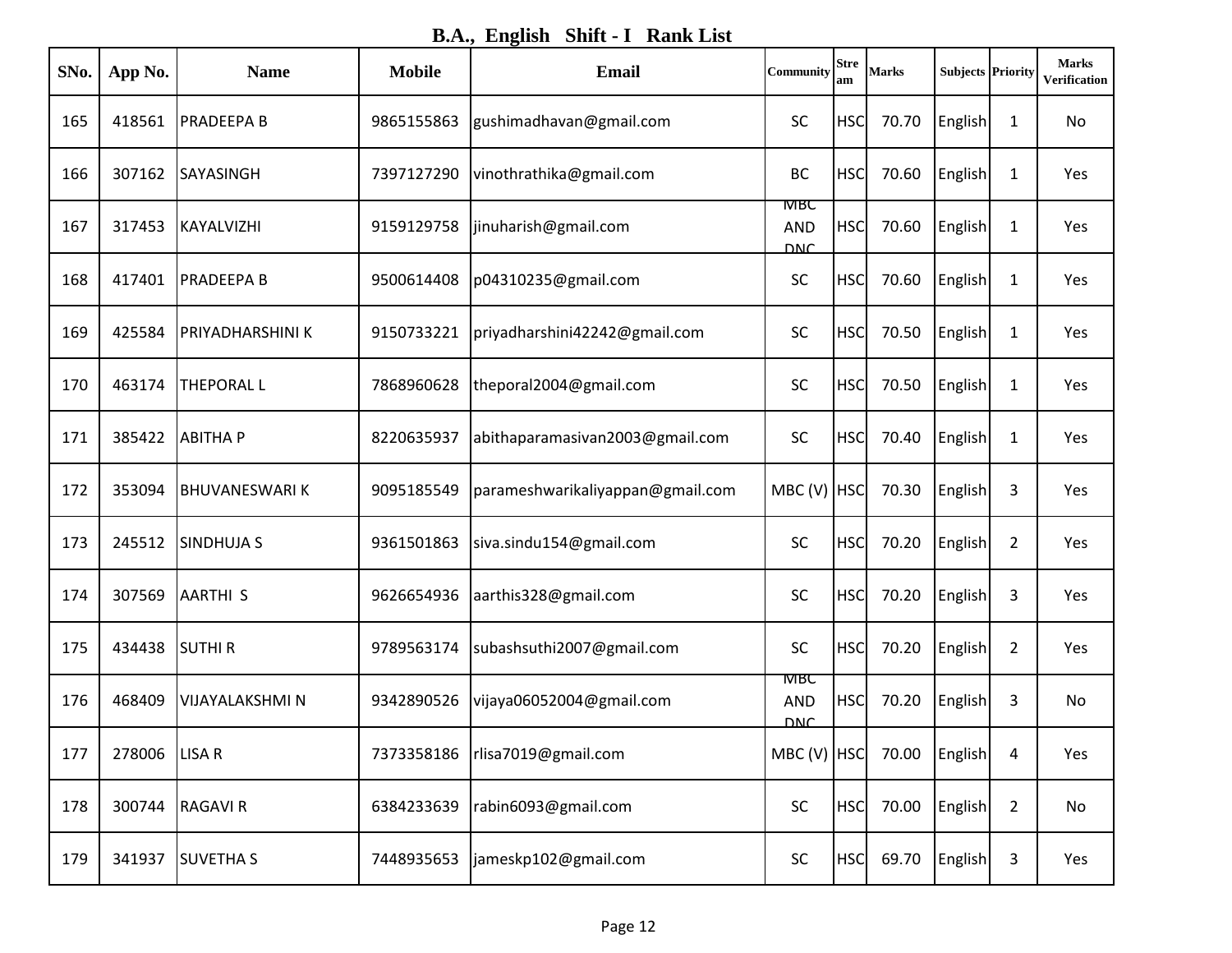**B.A., English Shift - I Rank List**

| SNo. | App No. | <b>Name</b>          | <b>Mobile</b> | <b>Email</b>                  | <b>Community</b>                | <b>Stre</b><br>am | <b>Marks</b> | <b>Subjects Priority</b> |                | <b>Marks</b><br>Verification |
|------|---------|----------------------|---------------|-------------------------------|---------------------------------|-------------------|--------------|--------------------------|----------------|------------------------------|
| 180  | 355350  | ALAMELUMANGAI R      | 7604871497    | sivan7615@gmail.com           | <b>SC</b>                       | <b>HSC</b>        | 69.70        | English                  | 3              | Yes                          |
| 181  | 439686  | <b>AARANI</b>        | 7825086057    | AARANI23@GMAIL.COM            | мвс<br><b>AND</b><br><b>DNC</b> | <b>HSC</b>        | 69.70        | English                  | 4              | No                           |
| 182  | 349682  | <b>SARANYA M</b>     | 9943379290    | saranya082004m@gmail.com      | BC                              | <b>HSC</b>        | 69.60        | English                  | $\overline{2}$ | Yes                          |
| 183  | 395960  | <b>DHUSHYAD</b>      | 7339435902    | thilagavathidhaya@gmail.com   | <b>SC</b>                       | <b>HSC</b>        | 69.60        | English                  | 9              | Yes                          |
| 184  | 313967  | <b>KEERTHIGA R</b>   | 9566697242    | keerthiravi1504@gmail.com     | <b>BC</b>                       | <b>HSC</b>        | 69.50        | English                  | $\overline{2}$ | Yes                          |
| 185  | 342267  | <b>ROSHINIK</b>      | 9360773653    | mkumark104@gmail.com          | <b>SC</b>                       | <b>HSC</b>        | 69.50        | English                  | $\overline{2}$ | Yes                          |
| 186  | 438406  | <b>IRAJESHWARI M</b> | 9159851859    | rajim2605@gmail.com           | MBC (V) HSC                     |                   | 69.50        | English                  | $\overline{2}$ | No                           |
| 187  | 492825  | <b>AARTHIB</b>       | 7094176601    | muruganbala511@gmail.com      | <b>SC</b>                       | <b>HSC</b>        | 69.30        | English                  | 3              | Yes                          |
| 188  | 381060  | <b>GAYATHRI R</b>    | 6369533408    | gayathri3408@gmail.com        | <b>SC</b>                       | <b>HSC</b>        | 69.20        | English                  | 1              | Yes                          |
| 189  | 438277  | <b>KAVIYA V</b>      | 9698146629    | vijayakumar03041975@gmail.com | <b>SC</b>                       | <b>HSC</b>        | 69.10        | English                  | 1              | Yes                          |
| 190  | 223703  | <b>SWETHA G</b>      | 9790653391    | swethagbcom2021@gmail.com     | SC                              | <b>HSC</b>        | 69.00        | English                  | 1              | Yes                          |
| 191  | 291183  | KOUSALYA M           | 9342232359    | kousalyamohan8@gmail.com      | <b>BC</b>                       | <b>HSC</b>        | 69.00        | English                  | 3              | Yes                          |
| 192  |         | 302172 ABINAYA A     | 7639974731    | abinaya2004ak@gmail.com       | SC                              | <b>HSC</b>        |              | 68.80 English            | 3              | Yes                          |
| 193  | 314861  | <b>PONMALAR B</b>    | 9790671905    | vijayan9393@yahoo.com         | <b>SC</b>                       | <b>HSC</b>        | 68.80        | English                  | $\overline{2}$ | Yes                          |
| 194  | 439230  | ARUNMATHI            | 7810036341    | rahulinet2310@gmail.com       | MBC<br><b>AND</b><br><b>DNC</b> | <b>HSC</b>        | 68.80        | English                  | $\overline{2}$ | No                           |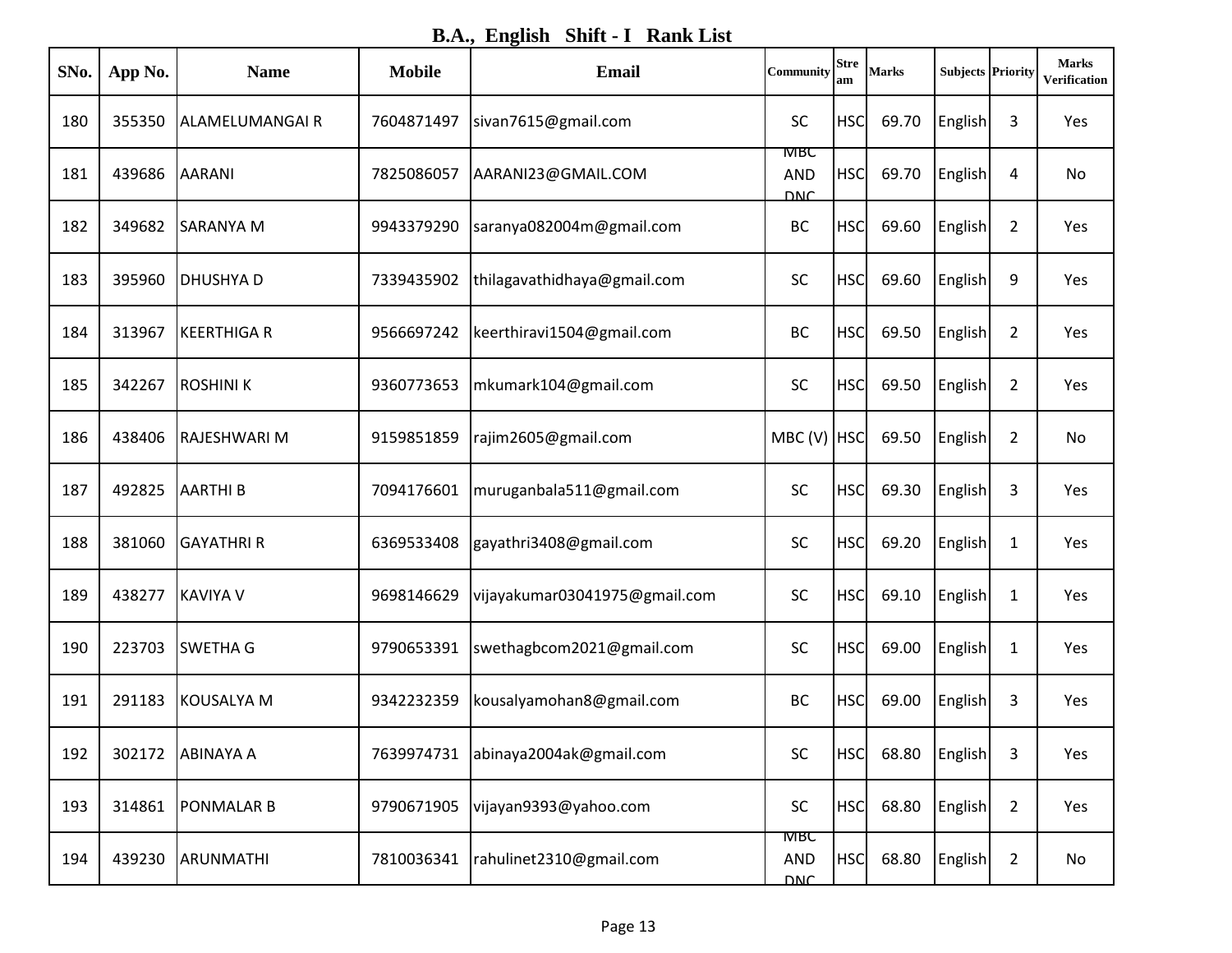**B.A., English Shift - I Rank List**

| SNo. | App No. | <b>Name</b>           | <b>Mobile</b> | <b>Email</b>                     | <b>Community</b>                | <b>Stre</b><br>am | <b>Marks</b> | <b>Subjects Priority</b> |                | <b>Marks</b><br><b>Verification</b> |
|------|---------|-----------------------|---------------|----------------------------------|---------------------------------|-------------------|--------------|--------------------------|----------------|-------------------------------------|
| 195  | 232702  | <b>PREETHAS</b>       | 8015494514    | spreetha304@gmail.com            | <b>SC</b>                       | <b>HSC</b>        | 68.70        | English                  | 1              | Yes                                 |
| 196  | 300299  | <b>DEVIPRIYA P</b>    | 8940152334    | devipriyapalanivel2004@gmail.com | SC                              | <b>HSC</b>        | 68.50        | English                  | 1              | Yes                                 |
| 197  | 433221  | <b>HARINI J</b>       | 9677416543    | jaisuriya152@gmail.com           | MBC (V) HSC                     |                   | 68.50        | <b>English</b>           | 1              | Yes                                 |
| 198  | 302704  | SRIHA                 | 9486999691    | srksridhar2019@gmail.com         | <b>SC</b>                       | <b>HSC</b>        | 68.40        | English                  | $\overline{2}$ | Yes                                 |
| 199  | 204234  | <b>ELAKKIYA P</b>     | 9360443570    | elakkiyap145@gmail.com           | <b>SC</b>                       | <b>HSC</b>        | 68.30        | English                  | 1              | Yes                                 |
| 200  | 410721  | <b>SABITHA S</b>      | 9342293088    | sankarsabitha7@gmail.com         | <b>SC</b>                       | <b>HSC</b>        | 68.30        | English                  | 4              | Yes                                 |
| 201  | 349032  | <b>AARTHIT</b>        | 9095185549    | abimaha81@gmail.com              | <b>SC</b>                       | <b>HSC</b>        | 68.20        | English                  | 3              | Yes                                 |
| 202  | 379302  | <b>MAHALAKSHMIS</b>   | 9787390112    | mahalakshmis.ski@gmail.com       | MBC (V) HSC                     |                   | 68.20        | English                  | 4              | Yes                                 |
| 203  | 324203  | <b>DHANYALAKSHMIS</b> | 8825508746    | vijisuresh8822@gmail.com         | <b>BC</b>                       | <b>HSC</b>        | 68.10        | <b>English</b>           | 5              | Yes                                 |
| 204  | 440063  | <b>LAVANYA P</b>      | 7868822317    | sugisugi038@gmail.com            | мвс<br><b>AND</b><br><b>DNC</b> | <b>HSC</b>        | 68.10        | English                  | $\overline{2}$ | No                                  |
| 205  | 229525  | <b>ROSHINI R</b>      | 7305636447    | roshiniravivarman@gmail.com      | <b>SC</b>                       | <b>HSC</b>        | 67.90        | English                  | 1              | Yes                                 |
| 206  | 319276  | <b>SRILAKSHMI R</b>   | 7339293118    | adhivignesh338@gmail.com         | <b>BC</b>                       | <b>HSC</b>        | 67.90        | English                  | 3              | Yes                                 |
| 207  | 346087  | KALPANA V             | 9095185549    | balamurugan271103@gmail.com      | BC                              | <b>HSC</b>        |              | 67.70 English            | 3              | Yes                                 |
| 208  | 493469  | <b>DHIVYA S</b>       | 8925054729    | kalai975131@gmail.com            | <b>SC</b>                       | <b>HSC</b>        | 67.70        | <b>English</b>           | 3              | No                                  |
| 209  | 479089  | <b>ABITHAP</b>        | 8754739498    | abithap1006@gmail.com            | SC                              | <b>HSC</b>        | 67.50        | <b>English</b>           | $\mathbf{1}$   | Yes                                 |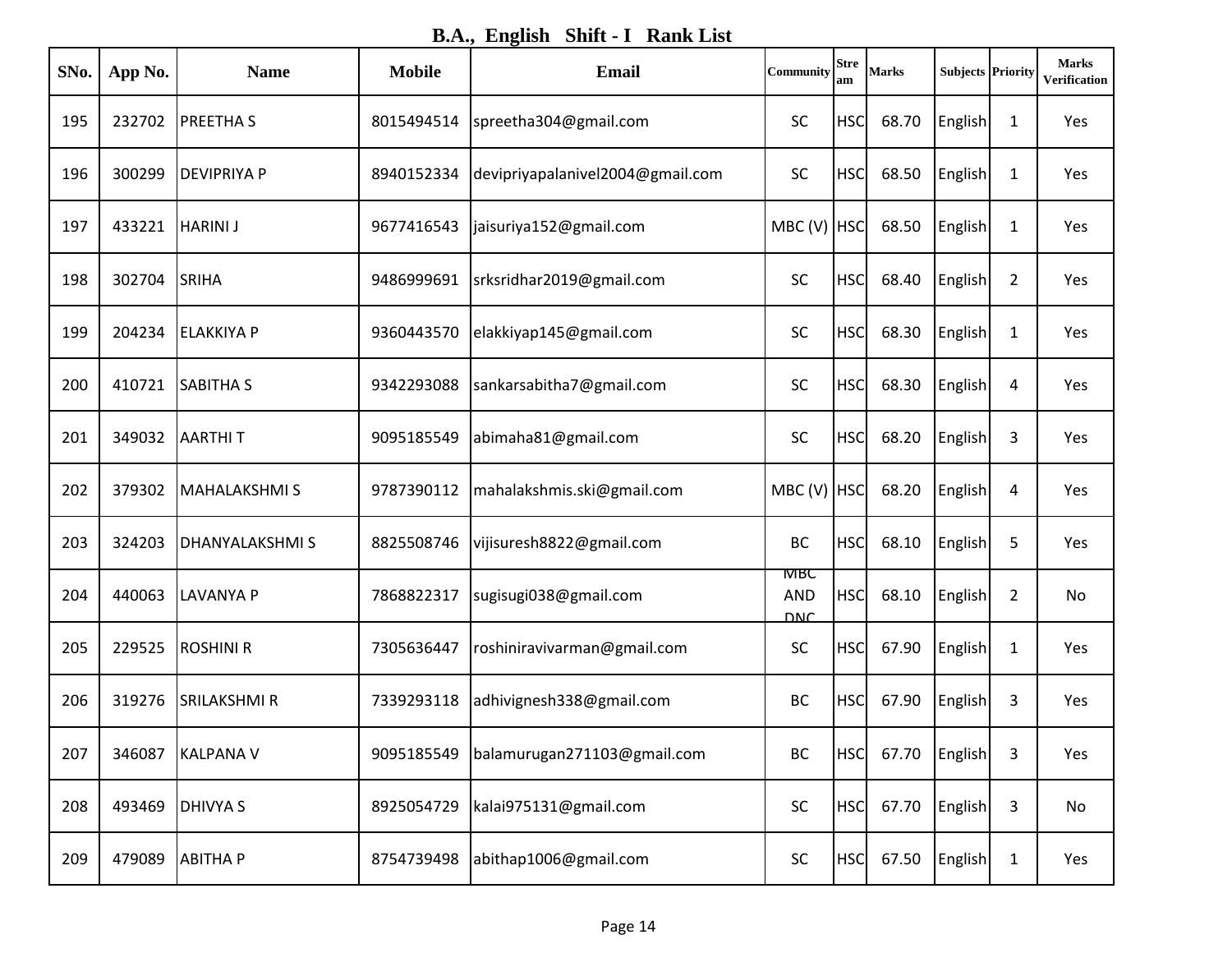**B.A., English Shift - I Rank List**

| SNo. | App No. | <b>Name</b>         | <b>Mobile</b> | <b>Email</b>                  | Community   | <b>Stre</b><br>am | <b>Marks</b> | <b>Subjects Priority</b> |                | <b>Marks</b><br>Verification |
|------|---------|---------------------|---------------|-------------------------------|-------------|-------------------|--------------|--------------------------|----------------|------------------------------|
| 210  | 505068  | <b>NITHYA J</b>     | 6382425457    | jayasakthi222@gmail.com       | <b>BC</b>   | <b>HSC</b>        | 67.50        | English                  | 1              | Yes                          |
| 211  | 289598  | <b>KARTHIGA V</b>   | 8489827691    | vijaykumarkarpagam@gmail.com  | <b>SC</b>   | <b>HSC</b>        | 67.40        | English                  | $\overline{2}$ | Yes                          |
| 212  | 401157  | KEERTHIKA B         | 9944779859    | keerthikab052003@gmail.com    | <b>SC</b>   | <b>HSC</b>        | 67.40        | English                  | 1              | Yes                          |
| 213  | 419920  | <b>REVATHIS</b>     | 8903955847    | isadsi1995@gmail.com          | <b>SC</b>   | <b>HSC</b>        | 67.40        | English                  | 1              | Yes                          |
| 214  | 377090  | <b>ANUPRIYA S</b>   | 9790049598    | pandiyanravi10@gmail.com      | MBC (V) HSC |                   | 67.20        | English                  | 4              | Yes                          |
| 215  | 334578  | <b>MUTHUPRIYA S</b> | 8940359631    | muthupriya2021@gmail.com      | <b>BC</b>   | <b>HSC</b>        | 67.10        | English                  | 3              | Yes                          |
| 216  | 243187  | <b>SWETHAV</b>      | 7708882488    | surendarsurendar421@gmail.com | <b>SC</b>   | <b>HSC</b>        | 66.90        | English                  | $\overline{2}$ | Yes                          |
| 217  | 260409  | <b>NISHANTHI N</b>  | 7871490691    | chinnakutty1213@gmail.com     | <b>SC</b>   | <b>HSC</b>        | 66.90        | English                  | 1              | Yes                          |
| 218  | 344144  | <b>SARITHA C</b>    | 9600836332    | sarithac23062004@gmail.com    | SC          | <b>HSC</b>        | 66.90        | English                  | $\overline{2}$ | Yes                          |
| 219  | 455657  | <b>JAYASURYA J</b>  | 9080308351    | barathiganesan2000@gmail.com  | <b>SC</b>   | <b>HSC</b>        | 66.90        | English                  | $\overline{2}$ | Yes                          |
| 220  | 300549  | <b>DHARSHINI S</b>  | 9840154809    | stdharshini2004@gmail.com     | <b>SC</b>   | <b>HSC</b>        | 66.80        | English                  | 1              | Yes                          |
| 221  | 412612  | <b>MAHESWARI S</b>  | 7708088907    | mahesrenuka2002@gmail.com     | <b>BC</b>   | <b>HSC</b>        | 66.80        | English                  | $\overline{2}$ | No                           |
| 222  | 360679  | <b>ABIRAMI P</b>    | 9342387526    | abiramiabirami49853@gmail.com | SC          | <b>HSC</b>        | 66.70        | English                  | 1              | Yes                          |
| 223  | 332423  | JABAKANI S          | 9791641026    | vijayakanthnsp@gmail.com      | <b>SC</b>   | <b>HSC</b>        | 66.60        | <b>English</b>           | 3              | Yes                          |
| 224  | 360573  | KIRUTHIGA L         | 8754074027    | kiruthikalogo@gmail.com       | <b>SC</b>   | <b>HSC</b>        | 66.60        | <b>English</b>           | $\overline{2}$ | Yes                          |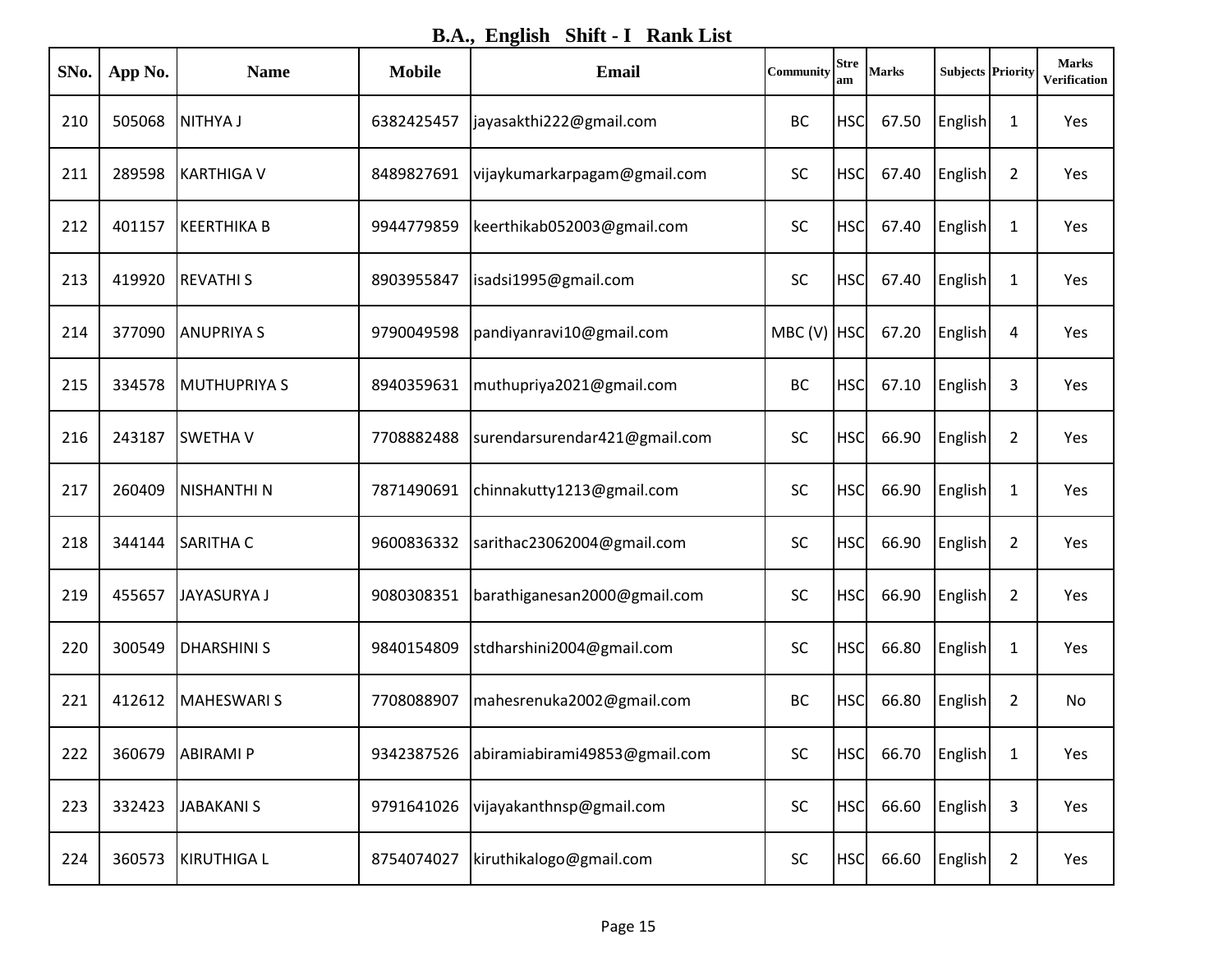**B.A., English Shift - I Rank List**

| SNo. | App No. | <b>Name</b>               | <b>Mobile</b> | <b>Email</b>                     | Community   | <b>Stre</b><br>am | <b>Marks</b> | <b>Subjects Priority</b> |                | <b>Marks</b><br>Verification |
|------|---------|---------------------------|---------------|----------------------------------|-------------|-------------------|--------------|--------------------------|----------------|------------------------------|
| 225  | 353164  | <b>RANJANI R</b>          | 9342775818    | ranjaniram@gmail.com             | <b>SC</b>   | <b>HSC</b>        | 66.50        | English                  | 1              | Yes                          |
| 226  | 415052  | <b>SIVAPRIYA S</b>        | 8760248806    | sivapriya28102002@gmail.com      | <b>SC</b>   | <b>HSC</b>        | 66.50        | English                  | 4              | Yes                          |
| 227  | 376535  | <b>ATCHARA A</b>          | 7094569953    | atcharaayya2004@gmail.com        | <b>SC</b>   | <b>HSC</b>        | 66.40        | English                  | 3              | Yes                          |
| 228  | 386614  | <b>DHEERKADHARSHINI K</b> | 8903981677    | dheerkadharshinikl@gmail.com     | <b>SC</b>   | <b>HSC</b>        | 66.40        | English                  | 1              | No                           |
| 229  | 262900  | <b>SOBANAR</b>            | 7538830894    | sobiyasofi12@gmail.com           | <b>SC</b>   | <b>HSC</b>        | 66.30        | English                  | 3              | Yes                          |
| 230  | 301625  | <b>RANJANI M</b>          | 7502991236    | ranjithmuthiyan2328@gmail.com    | MBC (V) HSC |                   | 66.30        | English                  | $\overline{2}$ | Yes                          |
| 231  | 403017  | PRIYADHARSHINI R          | 9585430292    | priyadharshiniraman938@gmail.com | <b>SC</b>   | <b>HSC</b>        | 66.30        | English                  | 1              | Yes                          |
| 232  | 410709  | <b>NEETHIYAL K</b>        | 9500542347    | neethiyal13082004@gmail.com      | <b>SC</b>   | <b>HSC</b>        | 65.90        | English                  | 3              | Yes                          |
| 233  | 425173  | <b>RESHMAM</b>            | 9786412734    | resh96964@gmail.com              | SC          | <b>HSC</b>        | 65.90        | English                  | $\overline{2}$ | Yes                          |
| 234  | 503853  | <b>RENUGADEVIL</b>        | 6382330946    | prmichael75@gmail.com            | <b>SC</b>   | <b>HSC</b>        | 65.90        | English                  | 6              | Yes                          |
| 235  | 202361  | <b>LAVANYA V</b>          | 9698462612    | lavanya2021v@gmail.com           | <b>SC</b>   | <b>HSC</b>        | 65.70        | English                  | 1              | Yes                          |
| 236  | 352178  | <b>PRIYATHARSHINI S</b>   | 8754275682    | priya2004selvam@gmail.com        | <b>SC</b>   | <b>HSC</b>        | 65.70        | <b>English</b>           | 4              | Yes                          |
| 237  | 477445  | <b>PAVITHRAK</b>          | 8946032984    | lakshanavicky1997@gmail.com      | BC          | <b>HSC</b>        |              | 65.60 English            | 3              | Yes                          |
| 238  | 502653  | <b>SANTHIYA R</b>         | 7373657391    | r352829@gmail.com                | <b>SC</b>   | <b>HSC</b>        | 65.50        | <b>English</b>           | $\mathbf{1}$   | Yes                          |
| 239  | 329550  | <b>PRITHIKA K</b>         | 9025148673    | kprithika2003@gmail.com          | MBC (V) HSC |                   | 65.40        | <b>English</b>           | 3              | Yes                          |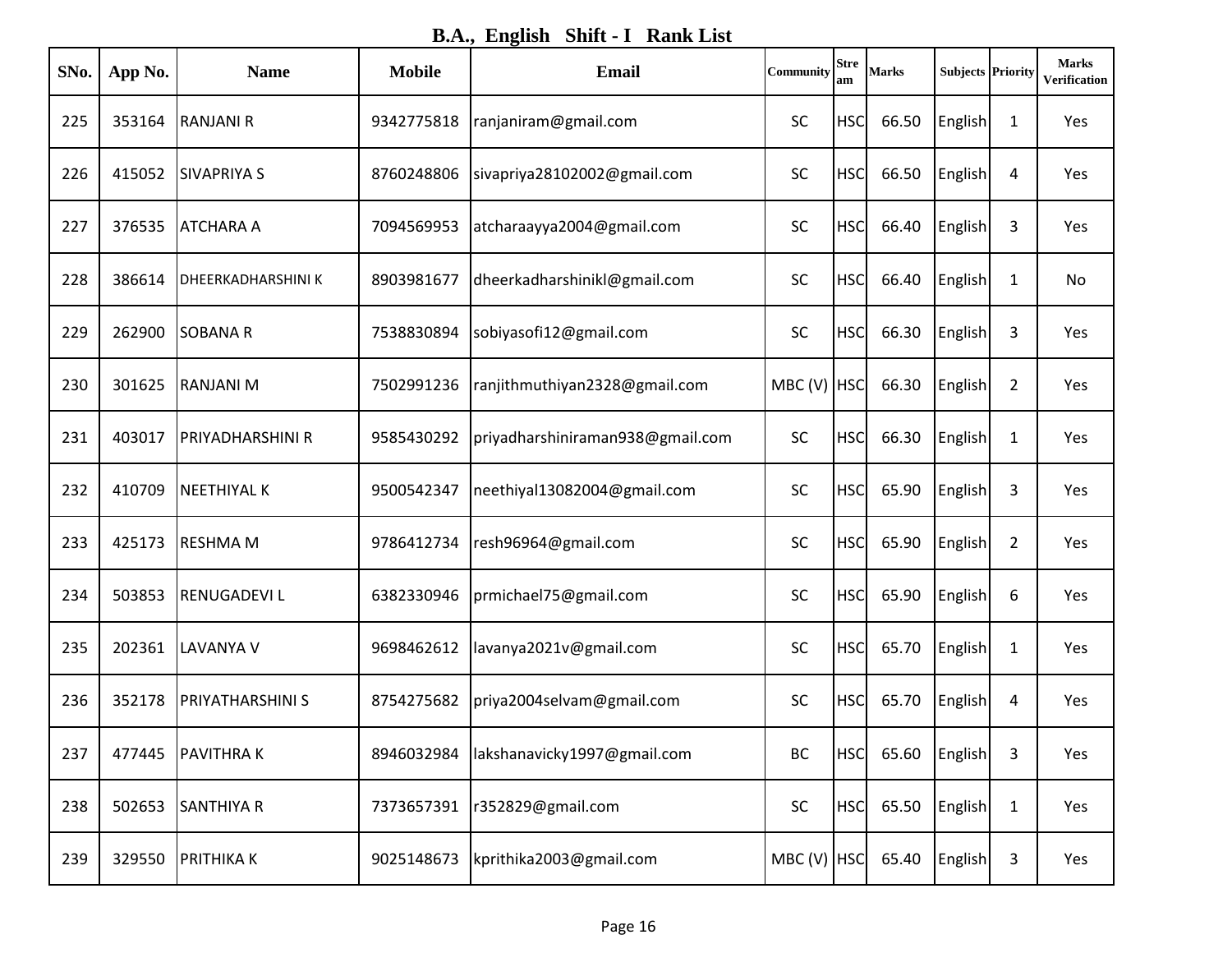**B.A., English Shift - I Rank List**

| SNo. | App No. | <b>Name</b>       | <b>Mobile</b> | <b>Email</b>                       | Community   | <b>Stre</b><br>am | <b>Marks</b> | <b>Subjects Priority</b> |                | <b>Marks</b><br>Verification |
|------|---------|-------------------|---------------|------------------------------------|-------------|-------------------|--------------|--------------------------|----------------|------------------------------|
| 240  | 335022  | <b>SANTHIYA R</b> | 9677682861    | santhiya02062004@gmail.com         | <b>SC</b>   | <b>HSC</b>        | 65.40        | English                  | $\overline{2}$ | Yes                          |
| 241  | 383212  | <b>RAMADEVIB</b>  | 9048248960    | muthamilselvam121212@gmail.com     | <b>SC</b>   | <b>HSC</b>        | 65.40        | English                  | 4              | Yes                          |
| 242  | 338502  | <b>NISHANTHI</b>  | 9786079086    | nishanthiraguraman@gmail.com       | MBC (V) HSC |                   | 65.30        | English                  | 1              | Yes                          |
| 243  | 284822  | <b>PONNI B</b>    | 9342487380    | ponnikadagam@gmail.com             | <b>SC</b>   | <b>HSC</b>        | 65.20        | English                  | 1              | Yes                          |
| 244  | 382785  | <b>GAYATHRIS</b>  | 9585159059    | gayathrisekar566@gmail.com         | <b>SC</b>   | <b>HSC</b>        | 65.20        | English                  | 7              | Yes                          |
| 245  | 287656  | <b>VIDHYAS</b>    | 7305714895    | vidhyasenthilkumarindhra@gmail.com | <b>BC</b>   | <b>HSC</b>        | 65.00        | English                  | 3              | No                           |
| 246  | 350637  | <b>ISHWARYA E</b> | 8098126216    | ishwarya872004@gmail.com           | <b>SC</b>   | <b>HSC</b>        | 64.90        | English                  | 1              | Yes                          |
| 247  | 316913  | <b>SHEELA M</b>   | 8778861425    | sensanth@gmail.com                 | <b>SC</b>   | <b>HSC</b>        | 64.70        | English                  | 1              | No                           |
| 248  | 359947  | <b>BHARATHIM</b>  | 6381820316    | bharathibhuvaneshwari100@gmail.com | <b>BC</b>   | <b>HSC</b>        | 64.70        | English                  | $\mathbf{1}$   | Yes                          |
| 249  | 375218  | <b>ABINAYA A</b>  | 8098817869    | abinaya2004arjunan@gmail.com       | <b>SC</b>   | <b>HSC</b>        | 64.70        | English                  | $\overline{2}$ | Yes                          |
| 250  | 465701  | <b>RISHIKA R</b>  | 9626569791    | kumarv58936@gmail.com              | <b>SC</b>   | <b>HSC</b>        | 64.70        | English                  | $\mathbf{1}$   | No                           |
| 251  | 268443  | <b>RISHIKA R</b>  | 7671025646    | abinayaramachandran14@gmail.com    | <b>SC</b>   | <b>HSC</b>        | 64.60        | English                  | $\mathbf{1}$   | Yes                          |
| 252  | 299399  | SUBAMATHI.N       | 6385880305    | kayalsubamathi@gmail.com           | SC          | <b>HSC</b>        | 64.30        | English                  | 3              | Yes                          |
| 253  | 465762  | <b>SRINISHA S</b> | 6382553838    | svijayasarathi58@gmail.com         | SC          | <b>HSC</b>        | 64.30        | English                  | $\mathbf{1}$   | Yes                          |
| 254  | 204731  | <b>DEVASRIM</b>   | 9790677193    | devasri26072004@gmail.com          | SC          | <b>HSC</b>        | 64.20        | English                  | 3              | Yes                          |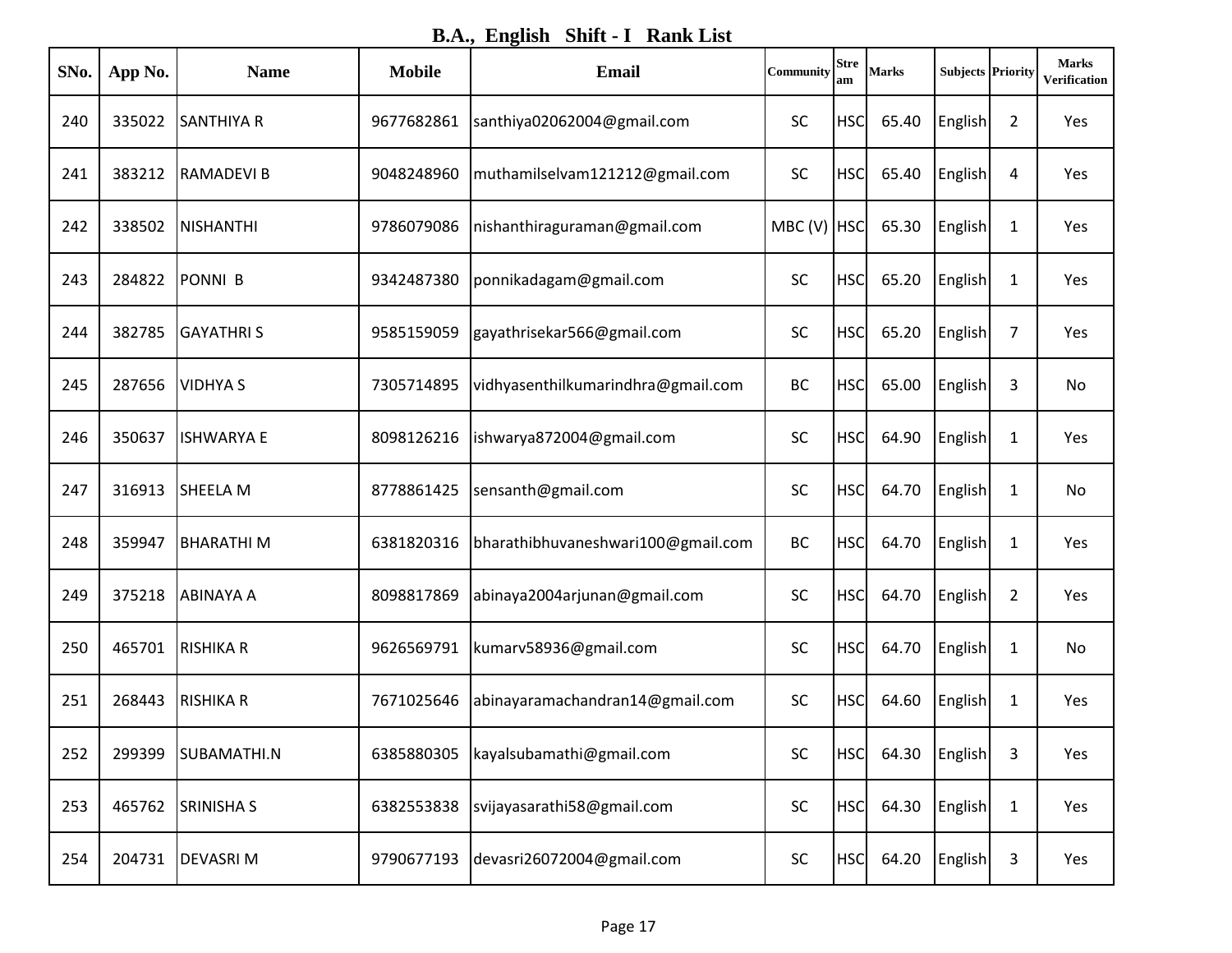**B.A., English Shift - I Rank List**

| SNo. | App No. | <b>Name</b>          | <b>Mobile</b> | Email                            | Community                              | <b>Stre</b><br>am | <b>Marks</b>                      | <b>Subjects Priority</b> |                | <b>Marks</b><br>Verification |
|------|---------|----------------------|---------------|----------------------------------|----------------------------------------|-------------------|-----------------------------------|--------------------------|----------------|------------------------------|
| 255  | 380762  | <b>ANUSHMALIKA A</b> | 9360501859    | anushmalikaa2003@gmail.com       | <b>SC</b>                              | <b>HSC</b>        | 64.20                             | English                  | 3              | Yes                          |
| 256  | 351318  | <b>VAISHNAVI S</b>   | 9952861857    | vaishnavis051203@gmail.com       | <b>SC</b>                              | <b>HSC</b>        | 64.10                             | English                  | 2              | Yes                          |
| 257  | 298214  | <b>SARUMATHIS</b>    | 6369376025    | sarumathisarumathi321@gmail.com  | MBC (V) HSC                            |                   | 64.00                             | English                  | 1              | No                           |
| 258  | 381313  | THILAGAVATHI T       | 6384423419    | tthilaga2002@gmail.com           | <b>SC</b>                              | <b>HSC</b>        | 64.00                             | English                  | 1              | Yes                          |
| 259  | 345719  | <b>DINESHIYA S</b>   | 8973710363    | dineshiyaselvam@gmail.com        | MBC (V) HSC                            |                   | 63.90                             | English                  | 5              | Yes                          |
| 260  | 408687  | <b>VARSHINI R</b>    | 9150169509    | green9096@gmail.com              | <b>SC</b>                              | <b>HSC</b>        | 63.80                             | English                  | 5              | Yes                          |
| 261  | 403080  | <b>AARTHIB</b>       | 9597481228    | balachanthiran19@gmail.com       | <b>SC</b>                              | <b>HSC</b>        | 63.70                             | English                  | 3              | Yes                          |
| 262  | 432618  | <b>MATHUMITHA E</b>  | 9345771529    | ragavar615@gmail.com             | MBC (V) HSC                            |                   | 63.50                             | English                  | $\overline{2}$ | Yes                          |
| 263  | 263848  | <b>PRIYAK</b>        | 7540038515    | priyak27062003@gmail.com         | SC                                     | <b>HSC</b>        | 63.20                             | English                  | 1              | Yes                          |
| 264  | 418092  | <b>JESINTHA G</b>    | 8825519613    | Jesinthagobi2004@gmail.com       | <b>SC</b>                              | <b>HSC</b>        | 63.20                             | English                  | $\overline{2}$ | Yes                          |
| 265  | 282871  | <b>DEEPIKA</b>       | 9600525075    | deepikasammantham2004@gmail.com  | <b>SC</b>                              | <b>HSC</b>        | 63.10                             | English                  | 3              | Yes                          |
| 266  | 509584  | <b>JAYAR</b>         | 9344087311    | tamildasanravi02072000@gmail.com | SC                                     | <b>HSC</b>        | 63.10                             | English                  | 6              | No                           |
| 267  | 359107  | <b>PATHMAK</b>       | 6382881343    | saranyapathma2000@gmail.com      |                                        |                   | MBC (V) $ HSC $ 63.00 $ English $ |                          | 3              | Yes                          |
| 268  | 409520  | <b>SUSHMITHA S</b>   | 6380092426    | sushmitha26062004@gmail.com      | <b>SC</b>                              | <b>HSC</b>        | 63.00                             | English                  | 4              | No                           |
| 269  | 308843  | <b>NIVETHA A</b>     | 7550248483    | nivethasuvetha867@gmail.com      | <b>MBC</b><br><b>AND</b><br><b>DNC</b> | <b>HSC</b>        | 62.80                             | English                  | 5              | Yes                          |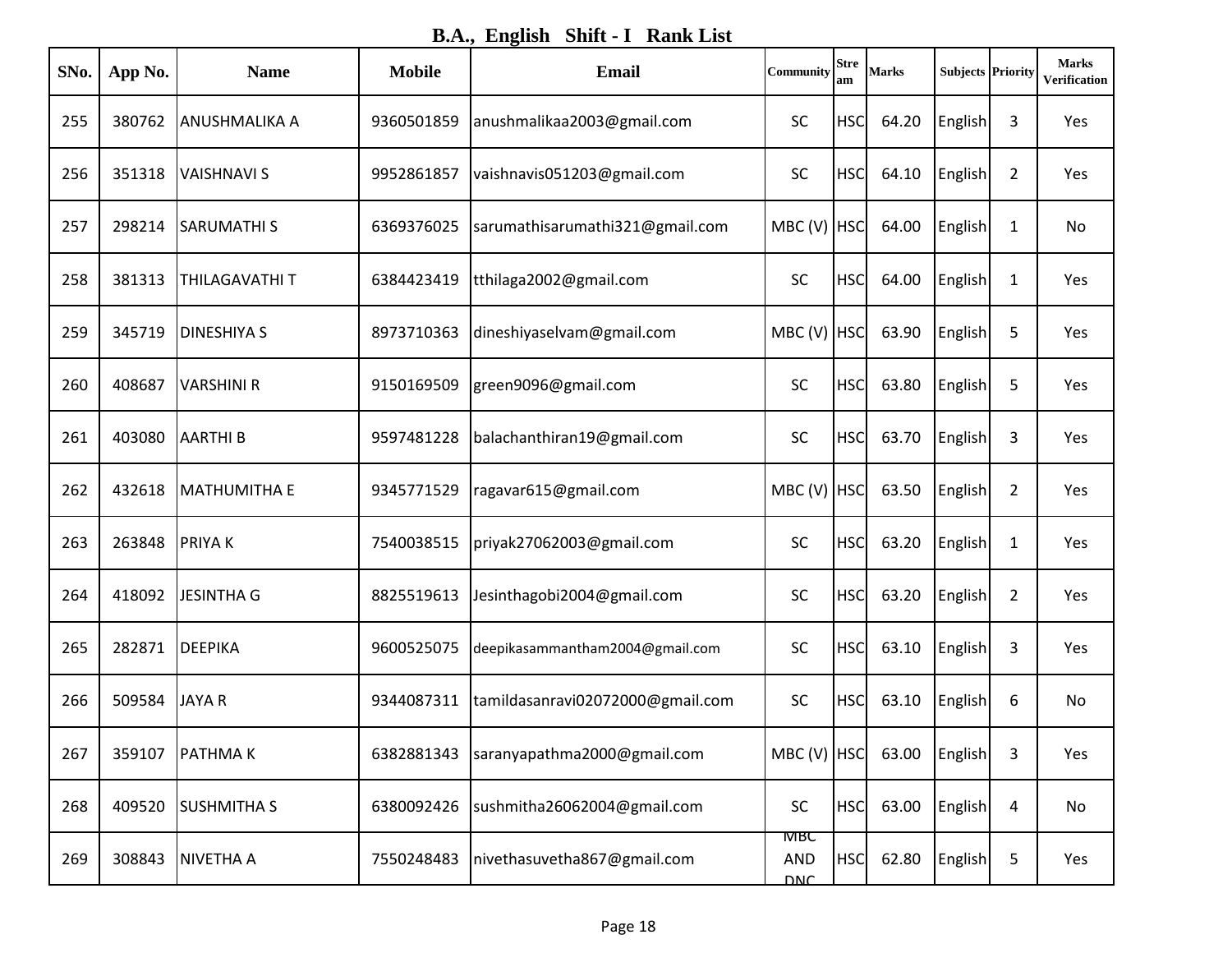**B.A., English Shift - I Rank List**

| SNo. | App No. | <b>Name</b>            | <b>Mobile</b> | <b>Email</b>                    | Community   | <b>Stre</b><br>am | <b>Marks</b> | <b>Subjects Priority</b> |                | <b>Marks</b><br><b>Verification</b> |
|------|---------|------------------------|---------------|---------------------------------|-------------|-------------------|--------------|--------------------------|----------------|-------------------------------------|
| 270  | 402288  | <b>NIVEDHAS</b>        | 9585427543    | kaviya1182001@gmail.com         | <b>BC</b>   | <b>HSC</b>        | 62.80        | English                  | 1              | Yes                                 |
| 271  | 353634  | <b>VISHNUPRIYA D</b>   | 8098132597    | saparimaran@gmail.com           | MBC (V) HSC |                   | 62.70        | English                  | 3              | Yes                                 |
| 272  | 358608  | <b>GAYATHRI</b>        | 9047347653    | gayathrikani2004@gmail.com      | SC          | <b>HSC</b>        | 62.70        | English                  | $\overline{2}$ | Yes                                 |
| 273  | 453903  | <b>PREETHAS</b>        | 7639647747    | preethas3299@gmail.com          | <b>SC</b>   | <b>HSC</b>        | 62.70        | English                  | $\overline{2}$ | Yes                                 |
| 274  | 464881  | <b>GANGA M</b>         | 7593986173    | ganga2004m@gmail.com            | SC          | <b>HSC</b>        | 62.70        | English                  | 4              | Yes                                 |
| 275  | 502527  | <b>SOUNDARYAK</b>      | 9751903077    | sowntharya03022004@gmail.com    | MBC (V) HSC |                   | 62.60        | English                  | 4              | Yes                                 |
| 276  | 399431  | <b>KAVIYA G</b>        | 9698674438    | kaviyaganesan2212@gmail.com     | <b>SC</b>   | <b>HSC</b>        | 62.50        | English                  | $\overline{2}$ | Yes                                 |
| 277  | 401523  | <b>JOTHIKAT</b>        | 7708041138    | jothika03092003@gmail.com       | <b>SC</b>   | <b>HSC</b>        | 62.40        | English                  | $\overline{2}$ | Yes                                 |
| 278  | 407008  | <b>ABISHAT</b>         | 7639714923    | poonthamizh2017@gmail.com       | <b>SC</b>   | <b>HSC</b>        | 62.40        | English                  | 1              | Yes                                 |
| 279  | 412025  | <b>AARTHIK</b>         | 7092718290    | aarthyk2021@gmail.com           | <b>SC</b>   | <b>HSC</b>        | 62.40        | English                  | 1              | Yes                                 |
| 280  | 288566  | <b>RAMBAR</b>          | 7550237418    | ramba01072004@gmail.com         | <b>SC</b>   | <b>HSC</b>        | 62.20        | English                  | 3              | Yes                                 |
| 281  | 408287  | <b>PRIYAJ</b>          | 9585963235    | priya2004jk@gmail.com           | SC          | <b>HSC</b>        | 62.10        | English                  | $\overline{2}$ | No                                  |
| 282  | 435186  | <b>NIVEDHA</b>         | 6369930500    | nivethajaganathan2003@gmail.com | SC          | <b>HSC</b>        | 62.00        | English                  | 3              | Yes                                 |
| 283  | 348879  | <b>SIVAGAMI R</b>      | 9843108790    | sivagamiramesh425@gmail.com     | <b>SC</b>   | <b>HSC</b>        | 61.90        | English                  | 3              | Yes                                 |
| 284  | 353115  | <b>ANANTHALAKSHMIS</b> | 9629000836    | kalasanthiya19@gmail.com        | SC          | <b>HSC</b>        | 61.80        | <b>English</b>           | $\overline{2}$ | Yes                                 |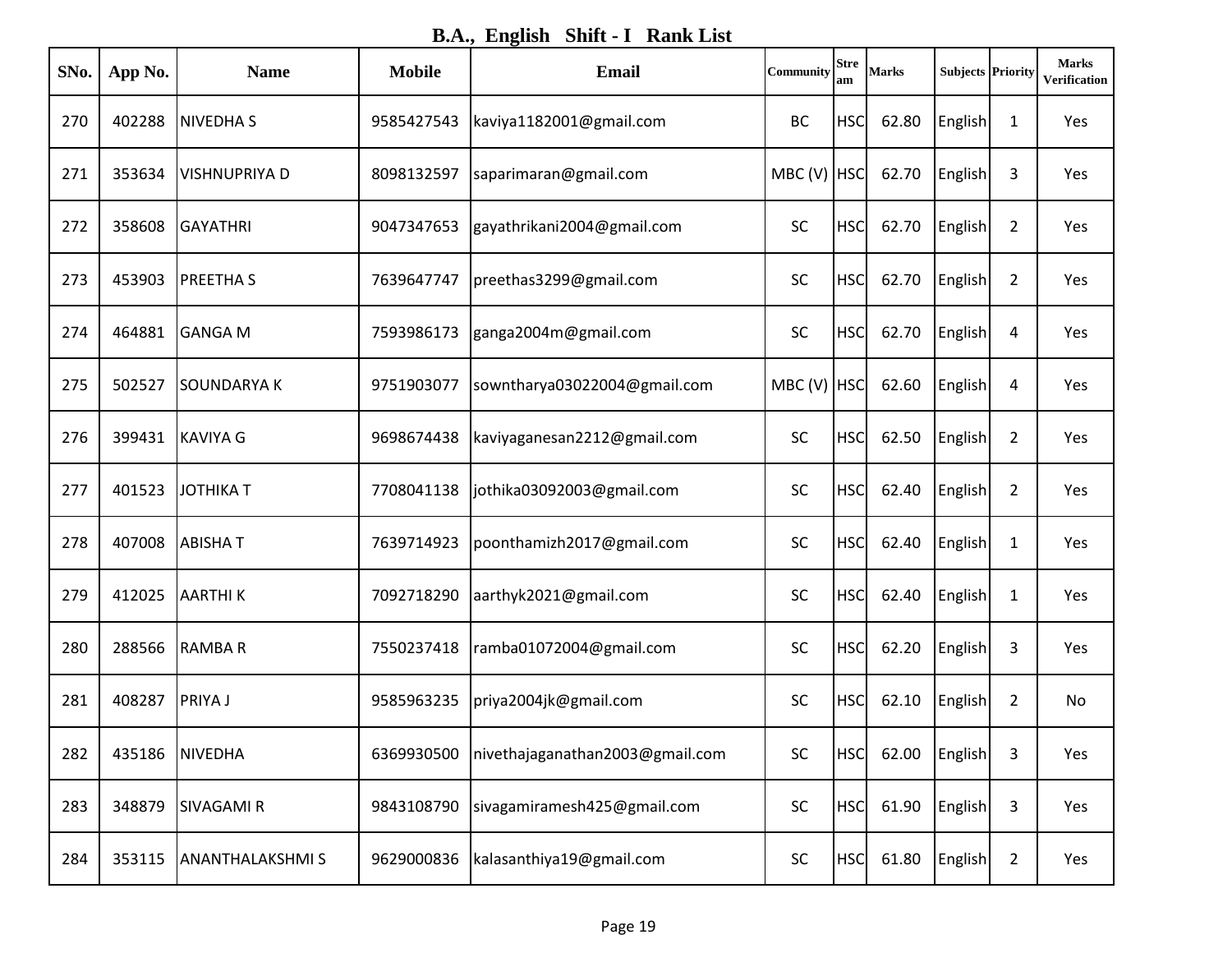**B.A., English Shift - I Rank List**

| SNo. | App No. | <b>Name</b>            | <b>Mobile</b> | <b>Email</b>                 | Community   | <b>Stre</b><br>am | <b>Marks</b> | <b>Subjects Priority</b> |                | <b>Marks</b><br>Verification |
|------|---------|------------------------|---------------|------------------------------|-------------|-------------------|--------------|--------------------------|----------------|------------------------------|
| 285  | 389558  | <b>ABINAYASRI R</b>    | 9965755173    | k.rajangam.vao@gmail.com     | <b>SC</b>   | <b>HSC</b>        | 61.70        | English                  | 1              | Yes                          |
| 286  | 393656  | KAYALVIZHI G           | 9787709468    | agoram8878@gmail.com         | <b>SC</b>   | <b>HSC</b>        | 61.70        | English                  | 1              | Yes                          |
| 287  | 481661  | <b>KAVIYA S</b>        | 8270414871    | kaviya100704@gmail.com       | SC          | <b>HSC</b>        | 61.70        | English                  | 5              | Yes                          |
| 288  | 285777  | <b>TAMILVENIT</b>      | 7339529703    | tamilveni19102003@gmail.com  | SC          | <b>HSC</b>        | 61.50        | English                  | $\overline{2}$ | Yes                          |
| 289  | 349499  | <b>BAKIYALAKSHMI M</b> | 9514870510    | Anbummk97@gmail.com          | SC          | <b>HSC</b>        | 61.10        | English                  | 1              | Yes                          |
| 290  | 430960  | SINEGA C               | 6369346850    | balaji42033@gmail.com        | MBC (V) HSC |                   | 61.00        | English                  | $\overline{2}$ | Yes                          |
| 291  | 387974  | <b>AARTHIN</b>         | 9025792914    | allinallakash0405@gmail.com  | <b>SC</b>   | <b>HSC</b>        | 60.90        | English                  | $\overline{2}$ | No                           |
| 292  | 435707  | <b>JAYASUDHA J</b>     | 7305328392    | rranjithrranjith21@gmail.com | SC          | <b>HSC</b>        | 60.90        | English                  | 1              | Yes                          |
| 293  | 399339  | <b>VIJAYA V</b>        | 8754078489    | ayyappanvadivel57@gmail.com  | <b>BC</b>   | <b>HSC</b>        | 60.80        | English                  | $\overline{2}$ | Yes                          |
| 294  | 403349  | <b>NANDHINI G</b>      | 7092285084    | nandhini2004gn@gmail.com     | <b>SC</b>   | <b>HSC</b>        | 60.70        | English                  | 3              | Yes                          |
| 295  | 483513  | KAYALVIZHI A           | 8903291529    | kayalvizhi2574@gmail.com     | <b>SC</b>   | <b>HSC</b>        | 60.70        | English                  | 3              | Yes                          |
| 296  | 491245  | <b>MOULIKA M</b>       | 9342548626    | mahathevanm6@gmail.com       | SC          | <b>HSC</b>        | 60.60        | English                  | $\overline{2}$ | Yes                          |
| 297  | 440394  | <b>ARULIOTHIV</b>      | 6385883969    | nisharagav3229@gmail.com     | SC          | <b>HSC</b>        |              | 60.50 English            | $\mathbf{1}$   | Yes                          |
| 298  | 421619  | <b>ABIRAMIK</b>        | 9787528402    | dhiya25fly@gmail.com         | SC          | <b>HSC</b>        | 60.40        | English                  | 4              | Yes                          |
| 299  | 452372  | PRIYADHARSHINI M       | 9626561030    | madhavanmba24@gmail.com      | SC          | <b>HSC</b>        | 60.40        | English                  | $\mathbf{1}$   | Yes                          |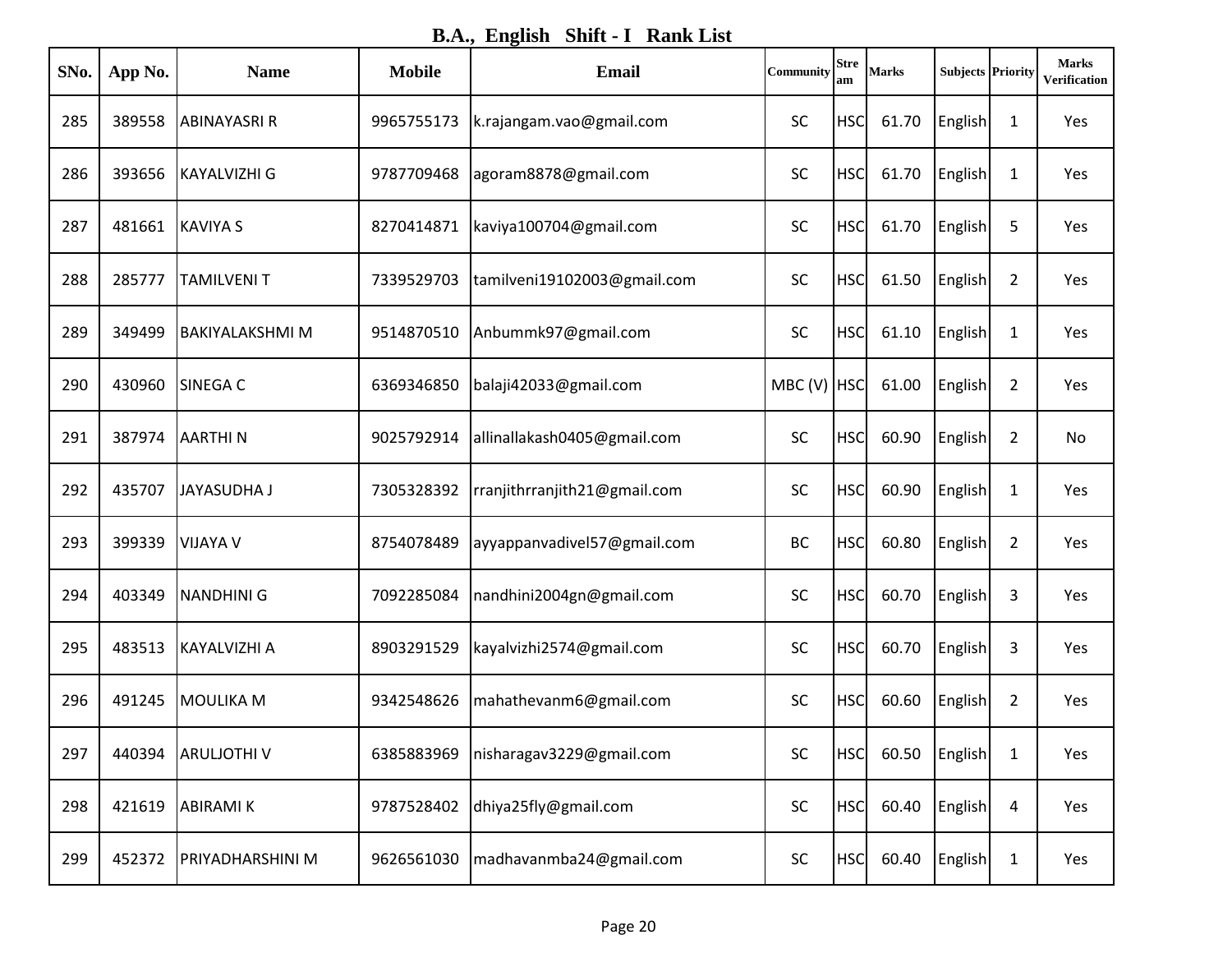**B.A., English Shift - I Rank List**

| SNo. | App No. | <b>Name</b>          | <b>Mobile</b> | Email                                 | Community   | <b>Stre</b><br>am | <b>Marks</b> | <b>Subjects Priority</b> |                | <b>Marks</b><br><b>Verification</b> |
|------|---------|----------------------|---------------|---------------------------------------|-------------|-------------------|--------------|--------------------------|----------------|-------------------------------------|
| 300  | 503920  | SINEGA M             | 6369935116    | boopathikettavanboopathi@gmail.com    | <b>BC</b>   | <b>HSC</b>        | 60.40        | English                  | 4              | Yes                                 |
| 301  | 505830  | DEVADHARSHINI M      | 6382330946    | ncicnclc1@gmail.com                   | <b>SC</b>   | <b>HSC</b>        | 60.40        | English                  | 6              | No                                  |
| 302  | 219673  | Lathika              | 9047481724    | mssn2411@gmail.com                    | MBC (V) HSC |                   | 60.00        | English                  | 3              | Yes                                 |
| 303  | 359564  | <b>RAGASUDHA</b>     | 8015392596    | ragasudhas568@gmail.com               | <b>SC</b>   | <b>HSC</b>        | 60.00        | English                  | $\overline{2}$ | Yes                                 |
| 304  | 382871  | <b>RAJAPRIYA R</b>   | 7867878874    | rajanaveen292@gmail.com               | <b>SC</b>   | <b>HSC</b>        | 60.00        | English                  | 3              | Yes                                 |
| 305  | 408868  | <b>VIVEKA M</b>      | 7010872459    | viveka2004mk@gmail.com                | SC          | <b>HSC</b>        | 59.90        | English                  | $\overline{2}$ | No                                  |
| 306  | 473037  | <b>SANTHIYA T</b>    | 9865633828    | santhiyathangadurai02@gmail.com       | <b>SC</b>   | <b>HSC</b>        | 59.70        | English                  | 1              | No                                  |
| 307  | 335500  | <b>MAHALAKSHMI G</b> | 9629372952    | sm9830521@gmail.com                   | MBC (V) HSC |                   | 59.60        | English                  | $\overline{2}$ | Yes                                 |
| 308  | 351139  | <b>PRIYANKA P</b>    | 7358833384    | paramaguru384@gmail.com               | <b>SC</b>   | <b>HSC</b>        | 59.50        | English                  | 3              | Yes                                 |
| 309  | 253125  | <b>SUBASRIE</b>      | 9789672240    | ilaiyaraja671@gmail.com               | <b>SC</b>   | <b>HSC</b>        | 59.40        | English                  | $\overline{2}$ | Yes                                 |
| 310  | 337062  | V.SOUNTHARANAYAKI    | 9047581844    | naduvaisubash1985@gmail.com           | MBC (V) HSC |                   | 59.20        | English                  | $\overline{2}$ | Yes                                 |
| 311  | 352893  | <b>RAMYAE</b>        | 8489024055    | elairamya2004@gmail.com               | <b>SC</b>   | <b>HSC</b>        | 59.20        | English                  | 1              | Yes                                 |
| 312  | 398559  | <b>ELAKIYA E</b>     |               | 8973450033 elakiyavictoriya@gmail.com | SC          | <b>HSC</b>        |              | 59.00 English            | $\overline{2}$ | Yes                                 |
| 313  | 492229  | <b>LOGAVANIS</b>     | 9786240853    | logavanis1207@gmail.com               | <b>SC</b>   | <b>HSC</b>        | 59.00        | <b>English</b>           | $\overline{2}$ | Yes                                 |
| 314  | 462658  | SINEGA               | 8940525073    | sinega2004@gmail.com                  | SC          | <b>HSC</b>        | 58.70        | <b>English</b>           | $\mathbf{1}$   | Yes                                 |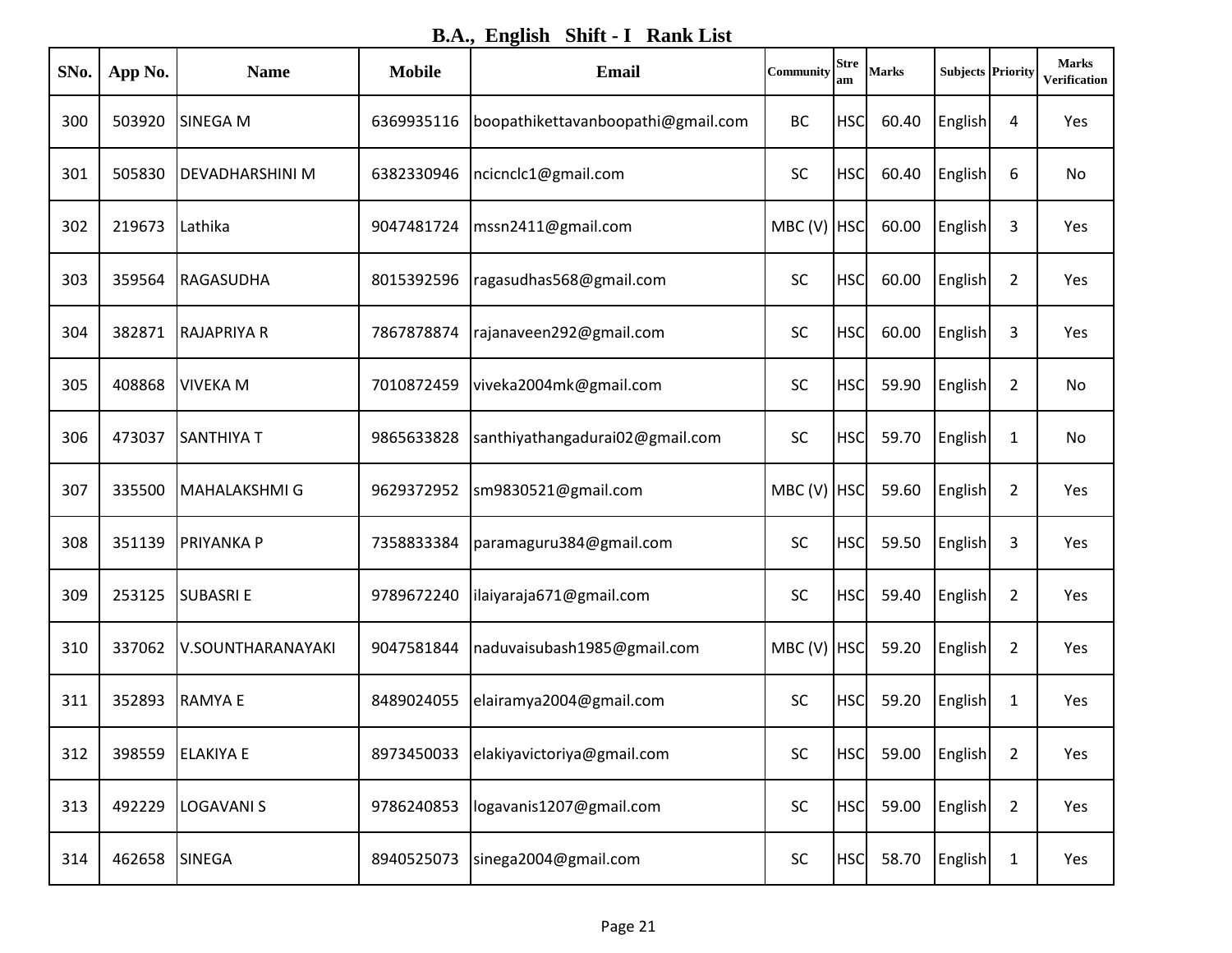**B.A., English Shift - I Rank List**

| SNo. | App No. | <b>Name</b>          | <b>Mobile</b> | <b>Email</b>                               | Community   | <b>Stre</b><br>am | <b>Marks</b>                      | <b>Subjects Priority</b> |                | <b>Marks</b><br>Verification |
|------|---------|----------------------|---------------|--------------------------------------------|-------------|-------------------|-----------------------------------|--------------------------|----------------|------------------------------|
| 315  | 377754  | <b>ABINARTHINI R</b> | 9095967471    | thanasri1987@gmail.com                     | <b>SC</b>   | <b>HSC</b>        | 58.60                             | English                  | 1              | No                           |
| 316  | 435003  | <b>DEVIDHARSHINI</b> | 8489283730    | devidharshinis0401@gmail.com               | <b>SC</b>   | <b>HSC</b>        | 58.60                             | English                  | 4              | Yes                          |
| 317  | 452257  | <b>DHANUSIYA V</b>   | 7639148178    | dhanu25200402@gmail.com                    | SC          | <b>HSC</b>        | 58.20                             | English                  | 3              | Yes                          |
| 318  | 324047  | <b>VANITHA A</b>     | 9791309462    | vanitha3604@gmail.com                      | SC          | <b>HSC</b>        | 58.10                             | English                  | $\overline{2}$ | Yes                          |
| 319  | 368952  | KOTHESWARI V         | 9080463572    | kotheswariv@gmail.com                      | MBC (V) HSC |                   | 58.00                             | English                  | 3              | No                           |
| 320  | 361890  | <b>AARTHIR</b>       | 8675863569    | aarthiramadoss2004@gmail.com               | <b>SC</b>   | <b>HSC</b>        | 57.90                             | English                  | 3              | Yes                          |
| 321  | 322670  | T. DEEBA             | 7824908892    | deebathiru0806@gmail.com                   | <b>SC</b>   | <b>HSC</b>        | 57.60                             | English                  | 1              | Yes                          |
| 322  | 396324  | <b>AKALYA A</b>      | 9074725330    | akalya2005ananth@gmail.com                 | SC          | <b>HSC</b>        | 56.40                             | English                  | 1              | Yes                          |
| 323  | 435609  | <b>LATHIKA S</b>     | 7695902058    | prasathsivakumar0@gmail.com                | SC          | <b>HSC</b>        | 56.40                             | English                  | $\overline{2}$ | Yes                          |
| 324  | 276903  | <b>LAKSITHA R</b>    | 9442337007    | dhivyas1919@gmail.com                      | <b>SCA</b>  | <b>HSC</b>        | 56.20                             | English                  | 4              | No                           |
| 325  | 300839  | <b>SUGAPRIYA M</b>   | 6380199579    | suthanmnr@gmail.com                        | <b>SC</b>   | <b>HSC</b>        | 56.20                             | English                  | $\overline{2}$ | Yes                          |
| 326  | 354233  | UMAR                 | 9087395984    | rvineshrvinesh22@gmail.com                 | SC          | <b>HSC</b>        | 56.20                             | English                  | 5              | Yes                          |
| 327  | 419271  | <b>GOKILA R</b>      |               | 9843962693 gokilarenganathan2004@gmail.com |             |                   | MBC (V) $ HSC $ 56.20 $ English $ |                          | 4              | Yes                          |
| 328  | 294628  | <b>JANANIK</b>       | 8270931210    | jananikaramel2004@gmail.com                | <b>SC</b>   | <b>HSC</b>        | 56.00                             | English                  | $\overline{2}$ | Yes                          |
| 329  | 499372  | <b>AGALYA A</b>      | 6383100014    | dhilaninfotechpan@gmail.com                | SC          | <b>HSC</b>        | 56.00                             | English                  | 8              | No                           |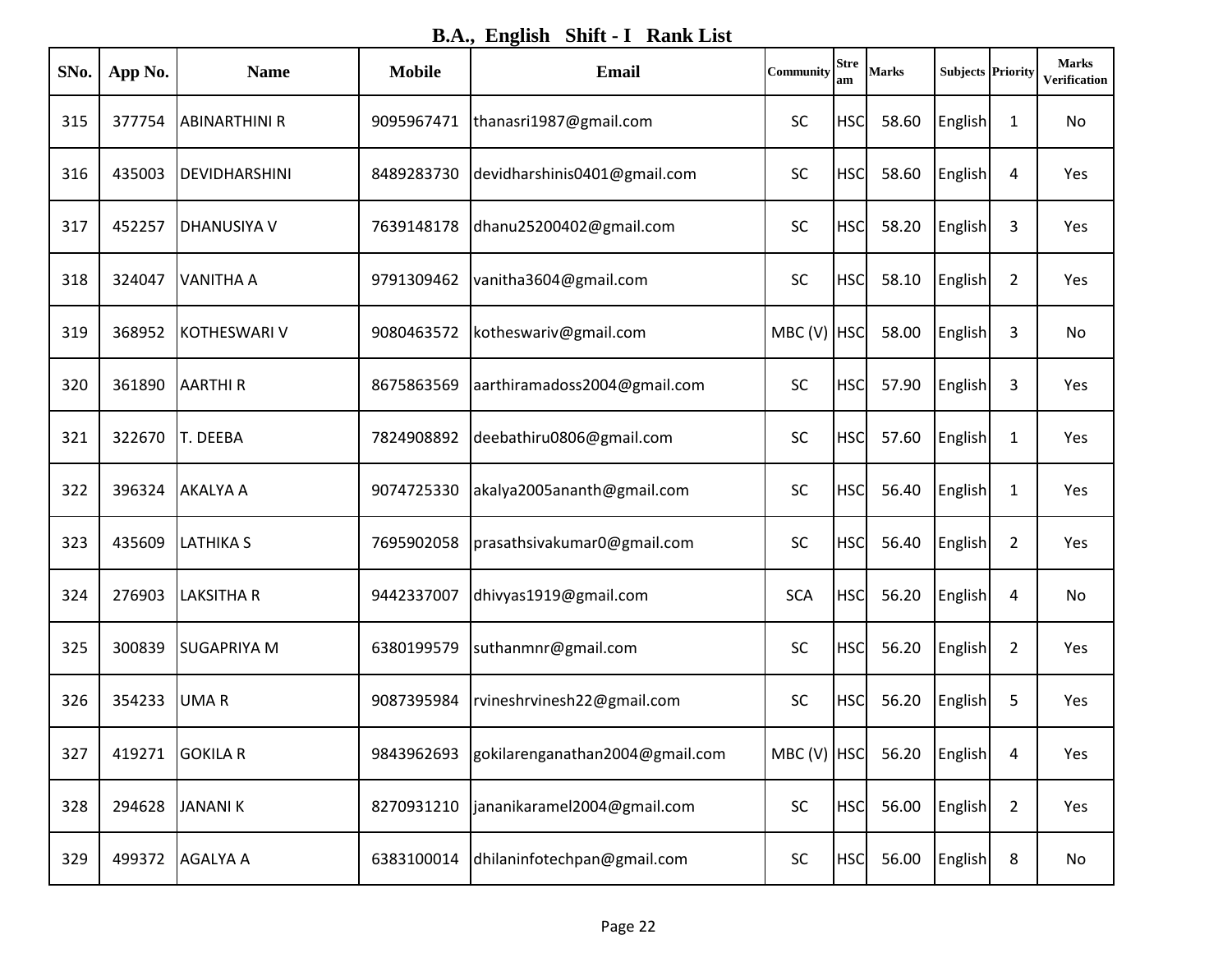**B.A., English Shift - I Rank List**

| SNo. | App No. | <b>Name</b>        | <b>Mobile</b> | Email                                | Community                       | <b>Stre</b><br>am | <b>Marks</b>  | <b>Subjects Priority</b> |                | <b>Marks</b><br>Verification |
|------|---------|--------------------|---------------|--------------------------------------|---------------------------------|-------------------|---------------|--------------------------|----------------|------------------------------|
| 330  | 309029  | KAVIYA M           | 9843676648    | kaviya2004 marimuthu@gmail.com       | <b>SC</b>                       | <b>HSC</b>        | 55.90         | English                  | 4              | Yes                          |
| 331  | 394575  | <b>SANTHIYA</b>    | 8428569598    | santhiya372003@gmail.com             | <b>SC</b>                       | <b>HSC</b>        | 55.90         | English                  | 1              | Yes                          |
| 332  | 394622  | KARKUZHALI         | 9751061446    | thozhanab17@gmail.com                | SC                              | <b>HSC</b>        | 55.90         | English                  | 3              | Yes                          |
| 333  | 416563  | <b>ISHWARYA</b>    | 8883467223    | shananonlinne@gmail                  | <b>BC</b>                       | <b>HSC</b>        | 55.20         | English                  | 1              | Yes                          |
| 334  | 332267  | <b>DEVIKALAK</b>   | 8012865752    | devikkala9503@gmail.com              | MBC (V) HSC                     |                   | 51.00         | English                  | $\overline{2}$ | No                           |
| 335  | 481210  | <b>PREETHIA</b>    | 9791861881    | csaravanan19719@gmail.com            | <b>SC</b>                       | <b>HSC</b>        | 51.00         | English                  | 1              | No                           |
| 336  | 399676  | <b>KEERTHANA M</b> | 9655537662    | hitlerkarthik9655@gmail.com          | <b>SC</b>                       | <b>HSC</b>        | 50.00         | English                  | $\overline{2}$ | No                           |
| 337  | 423402  | <b>RASATHIR</b>    | 7339033867    | rrasathiramalingamrrasathi@gmail.com | SC                              | <b>HSC</b>        | 50.00         | English                  | 1              | No                           |
| 338  | 464107  | <b>ANITHA A</b>    | 6385606735    | thiyagakavi243@gmail.com             | SC                              | <b>HSC</b>        | 47.00         | English                  | 1              | No                           |
| 339  | 474134  | S.LAVANYA          | 8524048689    | priyalalitha95@gmail.com             | мвс<br><b>AND</b><br><b>DNC</b> | <b>HSC</b>        | 46.00         | English                  | 4              | No                           |
| 340  | 402250  | <b>SOUNDARYAK</b>  | 6383882059    | soundarya1372003@gmail.com           | SC                              | <b>HSC</b>        | 45.00         | English                  | $\mathbf{1}$   | No                           |
| 341  | 227921  | <b>RAMYAP</b>      | 9597338920    | rajesh4115raj@gmail.com              | MBC (V) HSC                     |                   | 43.00         | English                  | $\overline{2}$ | No                           |
| 342  | 293504  | <b>ABARNAR</b>     | 9787294758    | abarnaraji2003@gmail.com             | SC                              | <b>HSC</b>        | 43.00 English |                          | 3              | No                           |
| 343  | 388755  | <b>ABINAYA G</b>   | 9578316061    | ganeshammu1971@gmail.com             | <b>SC</b>                       | <b>HSC</b>        | 42.00         | English                  | $\mathbf{1}$   | No                           |
| 344  | 212645  | <b>MEGALA S</b>    | 7868961471    | thivithas2000@gmail.com              | SC                              | <b>HSC</b>        | 40.00         | English                  | $\mathbf{1}$   | No                           |